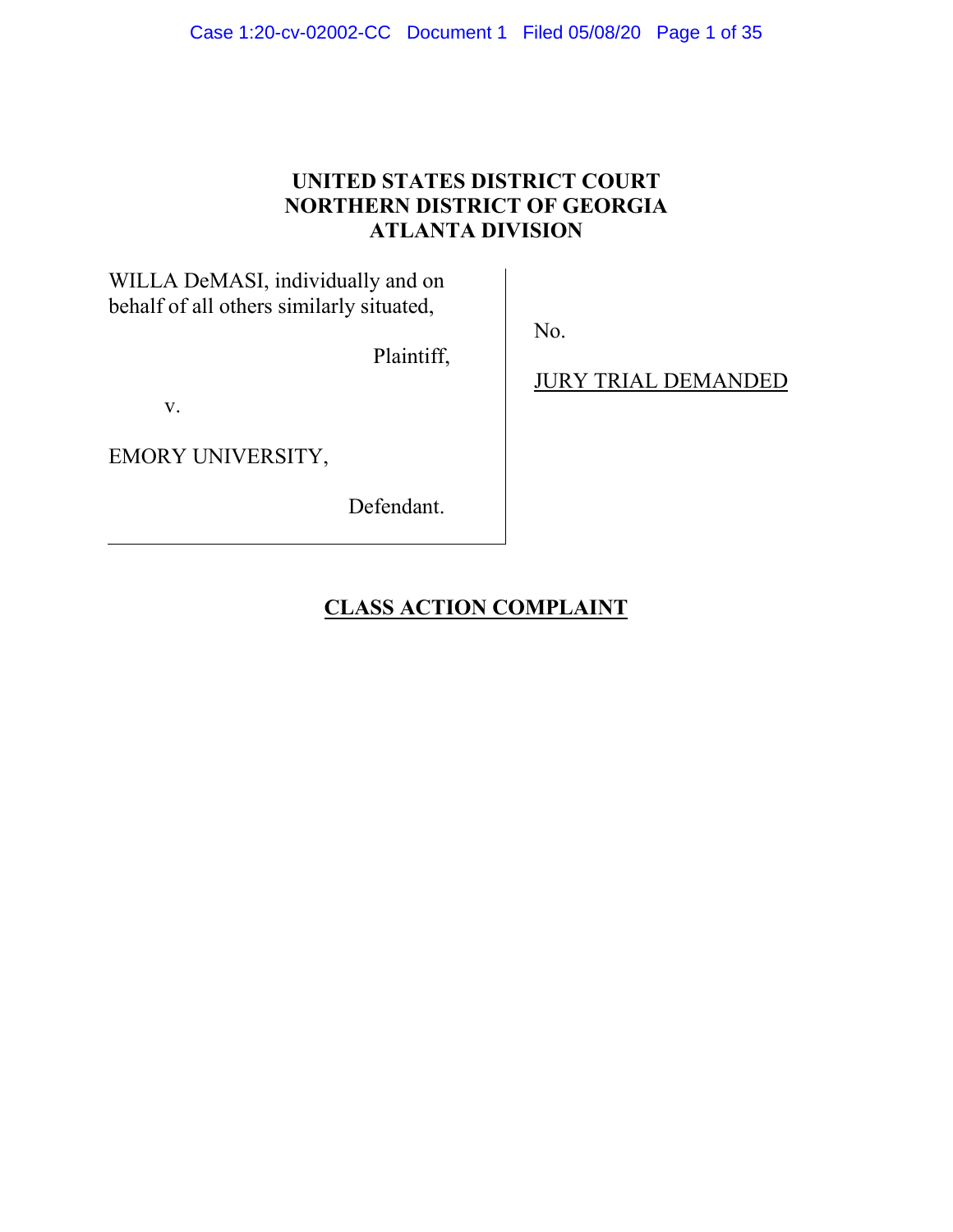# **TABLE OF CONTENTS**

| $\mathbf{I}$ . |                |                                                                   |  |  |  |  |  |  |
|----------------|----------------|-------------------------------------------------------------------|--|--|--|--|--|--|
| II.            |                |                                                                   |  |  |  |  |  |  |
| III.           |                |                                                                   |  |  |  |  |  |  |
| IV.            |                |                                                                   |  |  |  |  |  |  |
|                | A.             |                                                                   |  |  |  |  |  |  |
|                | $\mathbf{B}$ . | The Novel Coronavirus Shutdowns and Defendant's Campus            |  |  |  |  |  |  |
|                | $C_{\cdot}$    | Defendant's Refusal to Issue Refunds for Tuition or Instructional |  |  |  |  |  |  |
| V.             |                |                                                                   |  |  |  |  |  |  |
| VI.            |                |                                                                   |  |  |  |  |  |  |
|                |                |                                                                   |  |  |  |  |  |  |
|                |                |                                                                   |  |  |  |  |  |  |
|                |                |                                                                   |  |  |  |  |  |  |
|                |                |                                                                   |  |  |  |  |  |  |
|                |                |                                                                   |  |  |  |  |  |  |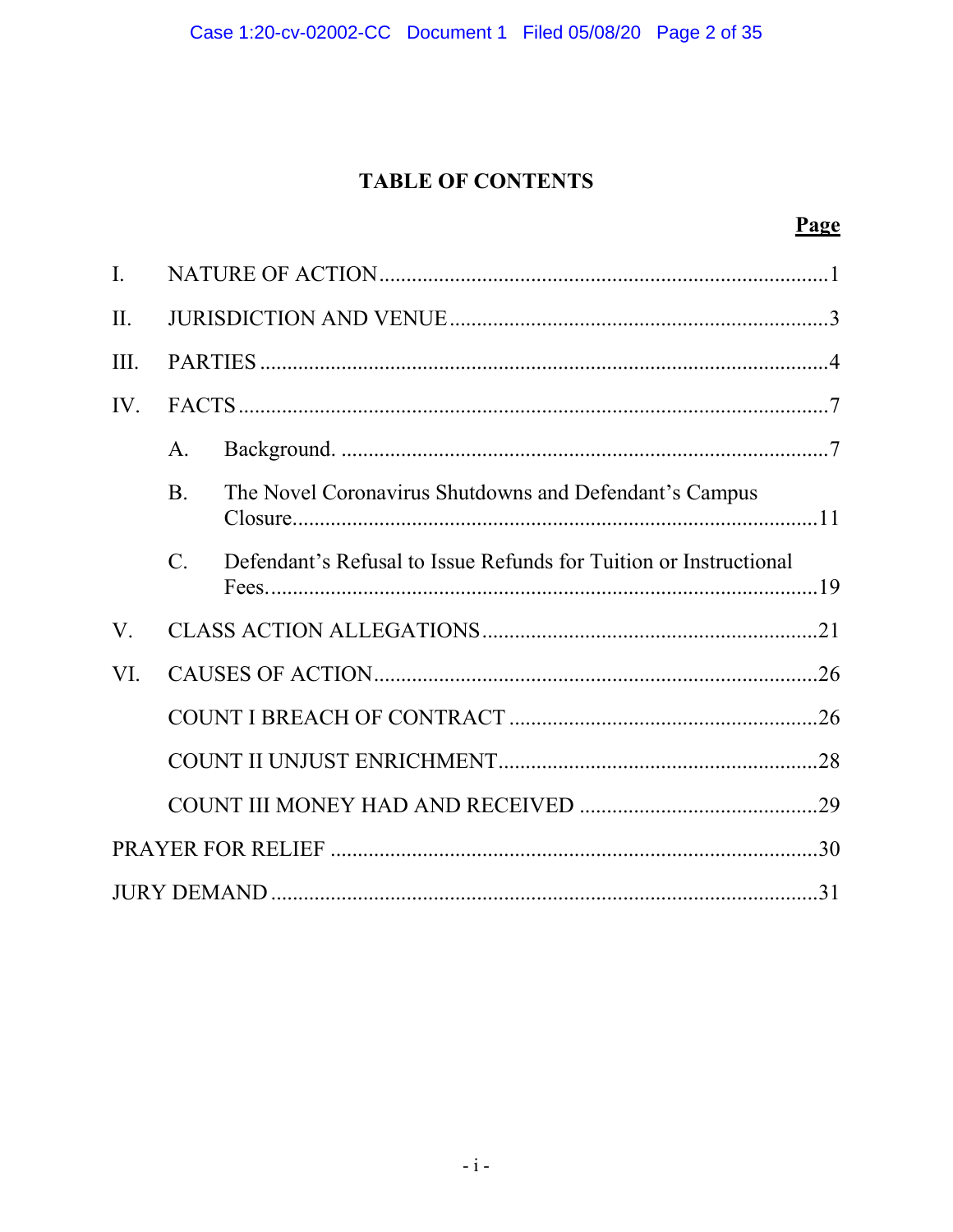Plaintiff, WILLA DeMASI, individually and on behalf of all others similarly situated, for her Class Action Complaint against Defendant EMORY UNIVERSITY ("Emory"), based upon personal knowledge as to her own actions and based upon the investigation of counsel regarding all other matters, complains as follows:

# **I. NATURE OF ACTION**

1. This Class Action Complaint comes during a time of hardship for so many Americans, with each day bringing different news regarding the novel coronavirus COVID-[1](#page-2-0)9.<sup>1</sup> Social distancing, shelter-in-place orders, and efforts to 'flatten the curve' prompted colleges and universities across the country to shut down their campuses, evict students from campus residence halls, and switch to online "distance" learning.

2. Despite sending students home and closing its campuses, Defendant continues to charge for tuition, fees, and/or room and board as if nothing has changed, continuing to reap the financial benefit of millions of dollars from students. Defendant does so despite students' complete inability to continue school as normal, occupy campus buildings and dormitories, or avail themselves of school

<span id="page-2-0"></span><sup>&</sup>lt;sup>1</sup> Plaintiff and Plaintiff's counsel are mindful of the severe impact of the coronavirus on all aspects of society. To minimize the burden on the Court, and to reasonably accommodate Defendant, Plaintiff will work with Defendant to reach an agreeable schedule for Emory's response to this Class Action Complaint.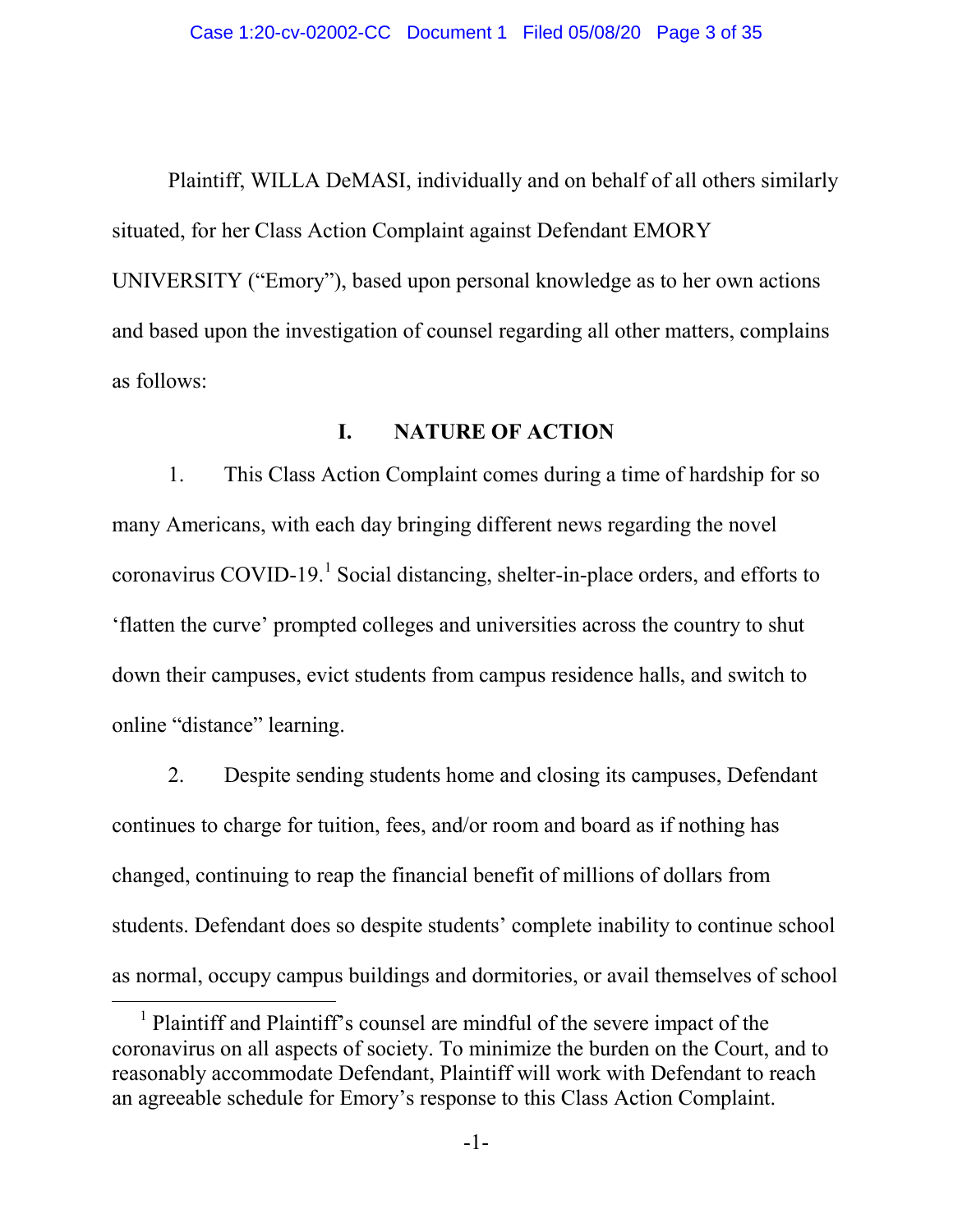programs and events. So while students enrolled and paid Defendant for a comprehensive academic experience, Defendant instead offers Plaintiff and the Class Members something far less: a limited online experience presented by Google or Zoom, void of face-to-face faculty and peer interaction, separated from program resources, and barred from facilities vital to study. Plaintiff and the Class Members did not bargain for such an experience.

3. While some colleges and universities have promised appropriate and/or proportional refunds, Defendant has only offered wholly inadequate *de minimi*s refunds and has not acted fairly, equitably, and as required by the law. And, for some students and families, Defendant does so based on outdated financial aid equations and collections, without taking into account disruptions to family income, a particular concern now when layoffs and furloughs are at record levels.

4. As a result, Defendant's actions have financially damaged Plaintiff and the Class Members. Plaintiff brings this action because Plaintiff and the Class Members did not receive the full value of the services for which they paid and did not receive the benefits of in-person instruction. They have lost the benefit of their bargain and/or suffered out-of-pocket loss and are entitled to recover compensatory damages, trebling where permitted, and attorney's fees and costs.

-2-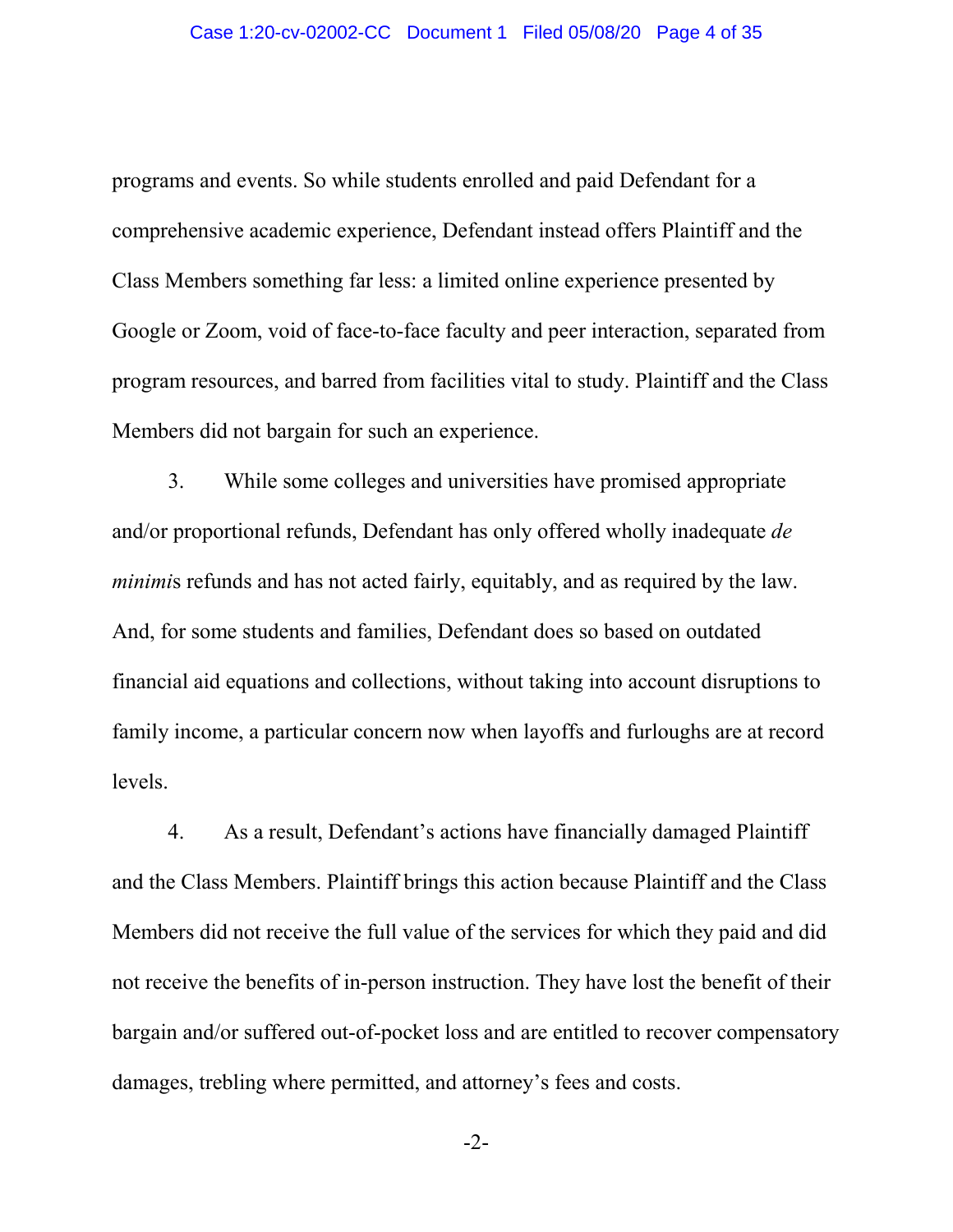# **II. JURISDICTION AND VENUE**

5. This Court has jurisdiction over the subject matter presented by this Complaint because it is a class action arising under the Class Action Fairness Act of 2005 ("CAFA"), Pub. L. No. 109-2, 119 Stat. 4 (2005), which explicitly provides for the original jurisdiction of the Federal Courts of any class action in which any member of the Class is a citizen of a State different from any Defendant, and in which the matter in controversy exceeds in the aggregate sum of \$5,000,000.00, exclusive of interest and costs. Plaintiff alleges that the total claims of individual Class members in this action are in excess of \$5,000,000.00 in the aggregate, exclusive of interest and costs, as required by 28 U.S.C. §§ 1332(d)(2) and (6). Plaintiff is a citizen of Massachusetts, whereas Defendant is a citizen of Georgia for purposes of diversity. Therefore, diversity of citizenship exists under CAFA as required by 28 U.S.C. § 1332(d)(2)(A). Furthermore, Plaintiff alleges that more than two-thirds of all of the members of the proposed Class in the aggregate are citizens of a state other than Georgia, where this action is originally being filed, and that the total number of members of the proposed Class is greater than 100, pursuant to [2](#page-4-0)8 U.S.C. § 1332(d)(5)(B).<sup>2</sup>

<span id="page-4-0"></span> $2$  Approximately 17.9% of students attending Emory University come from within Georgia. https://www.collegefactual.com/colleges/emoryuniversity/student-life/diversity/.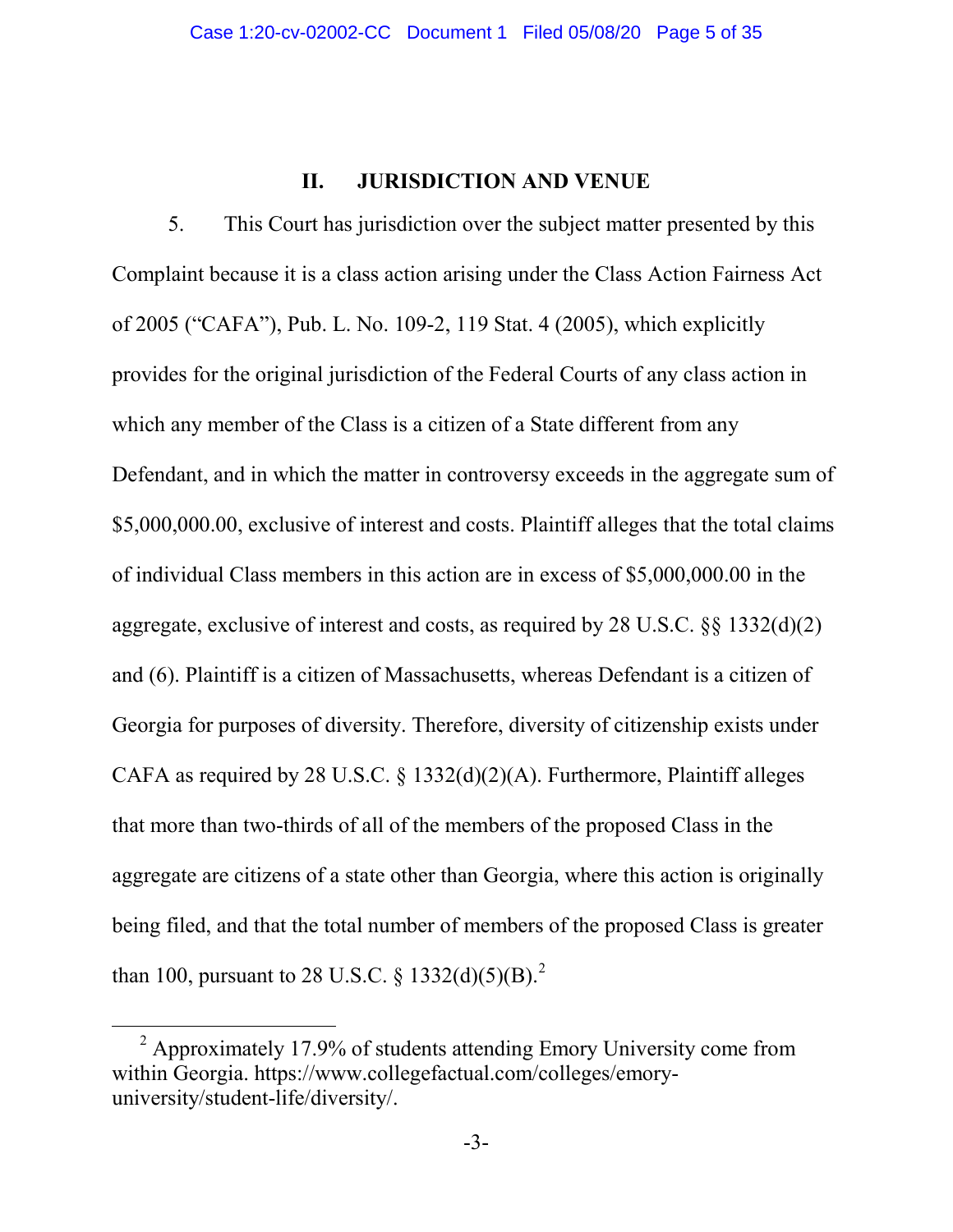6. Venue is appropriate in this District because Defendant is located within the Northern District of Georgia. And, on information and belief, events and transactions causing the claims herein, including Defendant's decision-making regarding its refund policy challenged in this lawsuit, have occurred within this judicial district.

## **III. PARTIES**

7. Plaintiff Willa DeMasi is a citizen and resident of the State of Massachusetts. Plaintiff was enrolled as a full-time student for the Spring 2020 academic term at Defendant, completing the term. Plaintiff is in good financial standing at Defendant, having paid in whole or in combination all tuition, fees, costs, and/or room and board charges assessed and demanded by Defendant for the Spring 2020 term. Plaintiff paid Defendant for opportunities and services that she did not receive, including on-campus education, facilities, services, and activities.

8. In matriculating at Emory University, Plaintiff, like other students, enrolled at Defendant for in-person classes to obtain a hands-on educational experience, avail herself of top academic instruction, and directly interact with faculty and classmates to increase her knowledge. On top of this, Plaintiff enrolled at Defendant's to obtain not only the many benefits of Emory University as a whole but also the small-school, small class size environment promoted by

-4-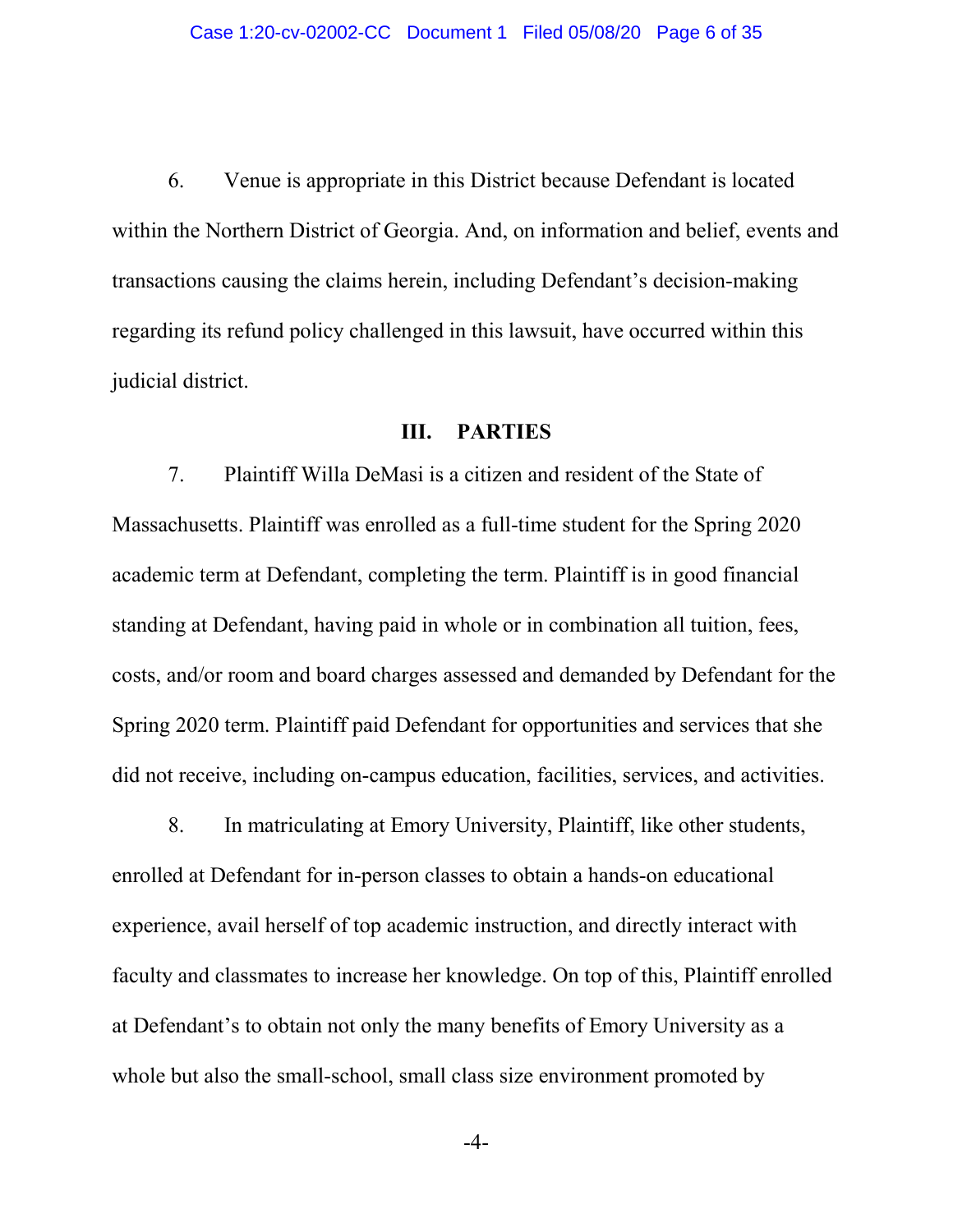Defendant. In such an environment, Defendant was supposed to provide an engaging and personal educational experience, with direct interaction with faculty and classmates, along with greater leadership and participatory opportunities in student activities, all in a tight-knit community setting.

9. While Plaintiff was on spring break, Defendant announced the closure of its campus, forcing Plaintiff to return early to campus to obtain her belongings.

10. Following the closure of Defendant's campuses and the shift to online only education, Plaintiff suffered a direct loss and did not receive her bargained for academic experience.

11. Whereas Plaintiff could previously connect with her professors and classmates, Plaintiff's lecture-based classes immediately decreased in quality. Some of Plaintiff's lectures went from in-person sessions to pre-recorded, asynchronous lectures, or a mix thereof. With such shifts, real opportunities for her professors to adapt the lecture to facilitate student understanding were lost. Preplanned assignments that were part of Plaintiff's coursework and which required interactions with her classmates were cancelled with the shift to online learning. And opportunities to interact with her professors before, during, and/or after classes ended or was restricted to pre-scheduled, email-arranged meetings.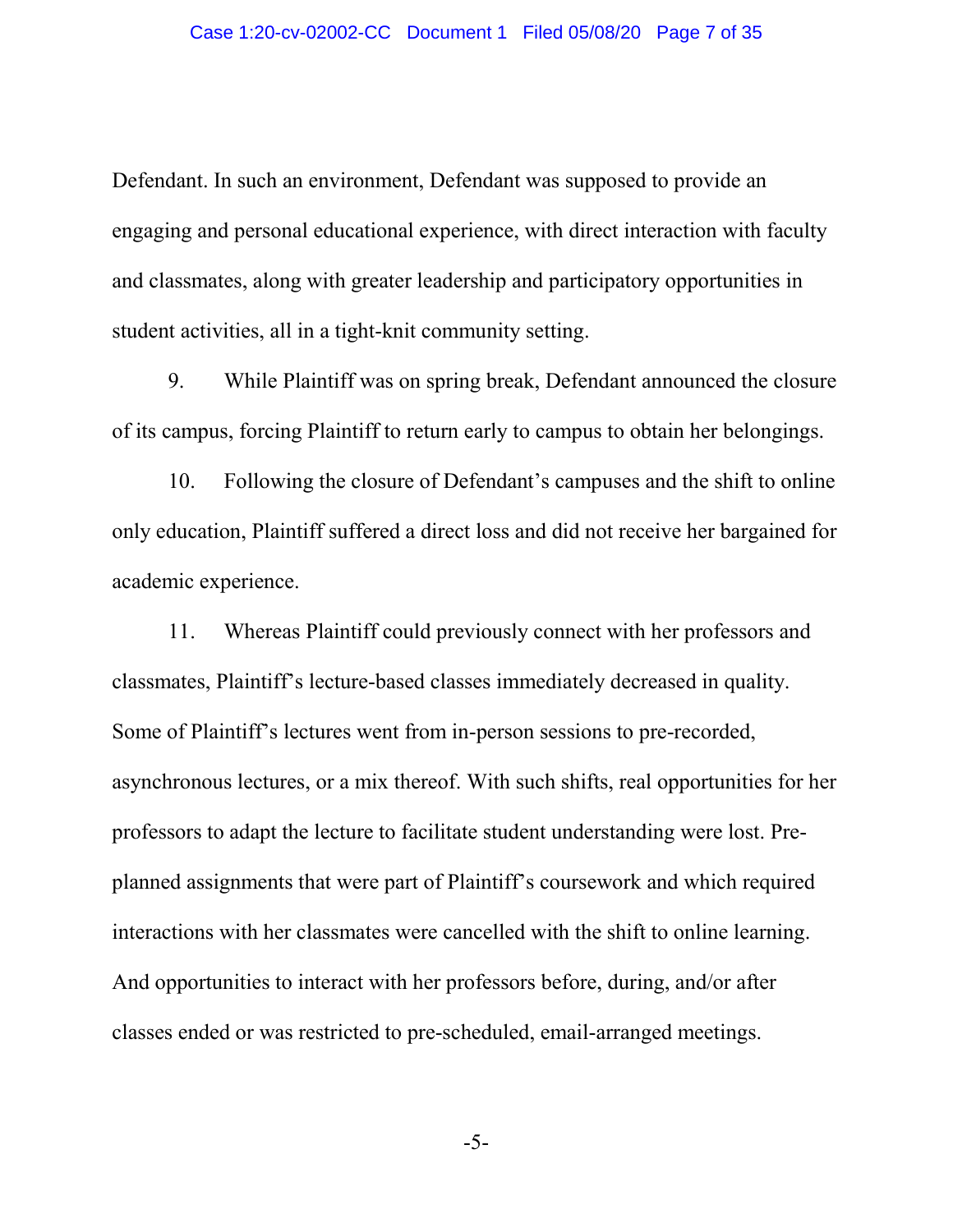12. Though Plaintiff was also involved in a variety of student activities, such activities completely ceased or suffered due to the remote nature of the activities. Some of Plaintiff's activities completely ended, while others that ordinarily met weekly were relegated to a mere handful of Zoom meetings spread out over the course of the remaining term.

13. Moreover, with Defendant's campus closure, Defendant affirmatively barred Plaintiff and other Class Members from accessing university facilities or amenities. Thus, Plaintiff could no longer utilize Defendant's dining halls, transportation shuttling students across Defendant's campuses, group study spaces, and/or athletic and training facilities. And with the loss of access to Defendant's library system, Plaintiff could no longer source important library materials that were only available in person, nor could she draw upon the experience of the research librarians.

14. And while Defendant has offered some refunds, it has done so only partially. While Plaintiff vacated campus at Defendant's direction on March 17, 2020, Defendant limits its refunds to a prorated period starting March 23, 2020. And Plaintiff's balance of dining dollars were refunded at a 40% basis.

15. Defendant Emory University is a private institution of higher learning with campuses in Atlanta, Georgia, Oxford, Georgia, and other locations in the

-6-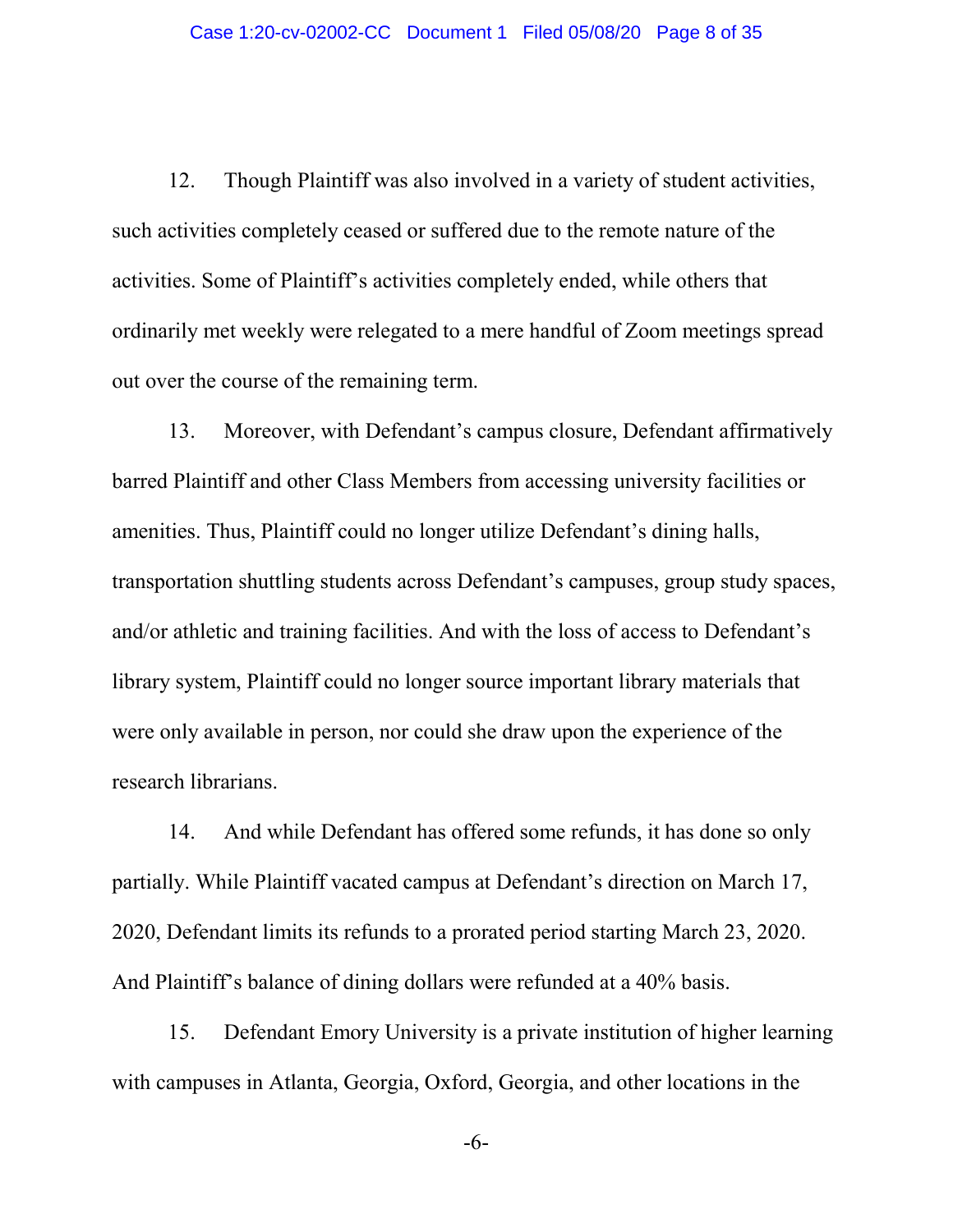metropolitan Atlanta area. Defendant provides Class Members with campus facilities, in-person classes, as well as a variety of other facilities for which Defendant charges Plaintiff and the Class Members.

### **IV. FACTS**

## **A. Background**

16. Founded in 1836, Emory University has a current enrollment of approximately 15,451 students, across 11 schools and colleges, in over 70+ undergraduate programs and 40+ PhD programs.

17. As of August 31, 2019, Emory's endowment totaled \$7.87 billion and the university ended the fiscal year with assets totaling more than \$15.024 billion. In that same year, Defendant collected \$452 million in tuition and fees (net of scholarship allowance)—a \$18 million increase from the year before—with Defendant's total operating revenues totaling \$6.336 billion, exceeding operating expenses by \$17.705 million.

18. In 2013, Emory wrapped up its most recent university-wide major fundraising campaign, announcing that it had raised more than \$1.69 billion through Campaign Emory, the culmination of a seven-year fundraising effort, the largest in school history.

-7-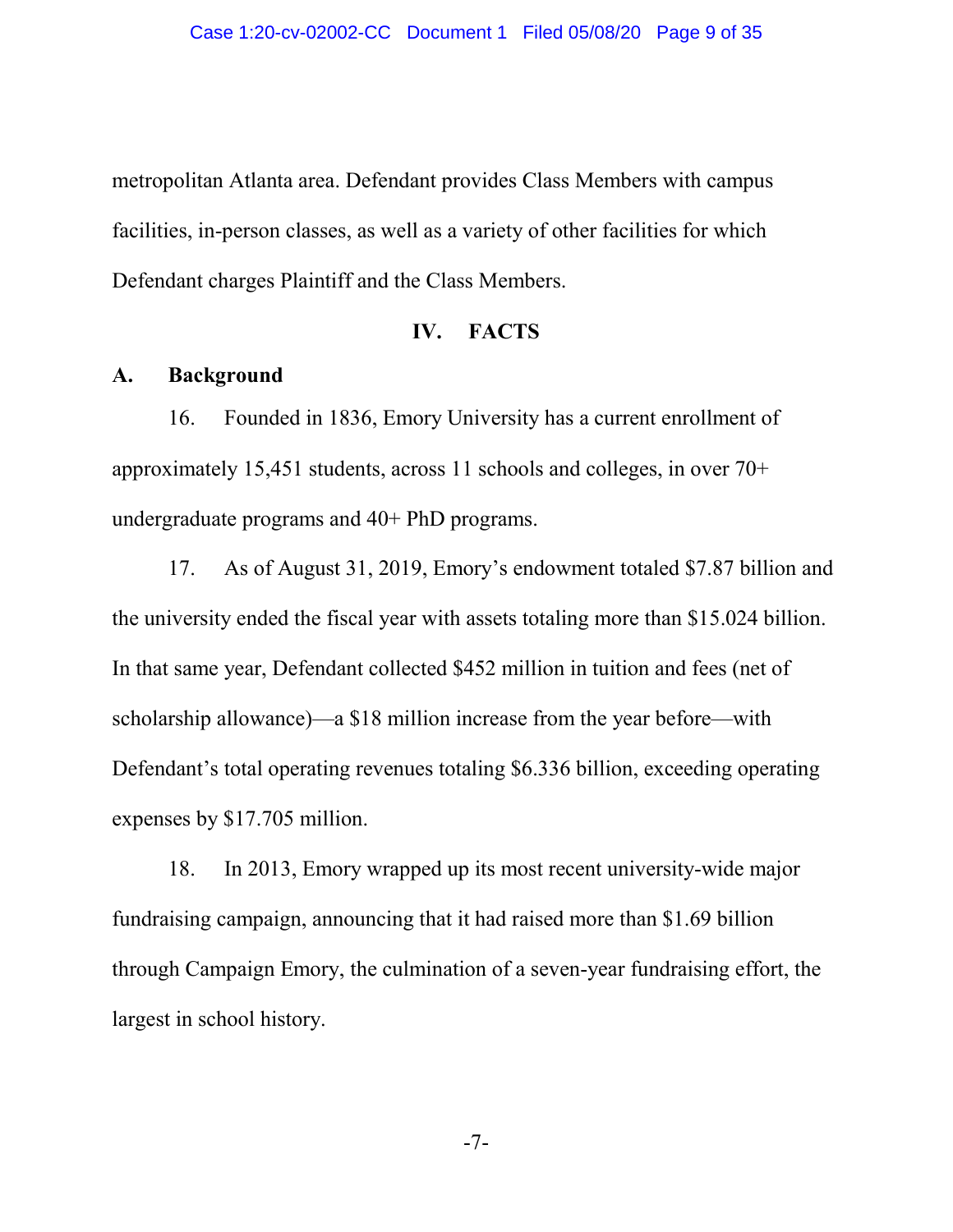19. While many schools nationwide offer and highlight remote learning capabilities as a primary component of their efforts to deliver educational value (e.g., Western Governors University, Southern New Hampshire University, University of Phoenix-Arizona), Defendant is not such a school.

20. Rather, a significant focus of Defendant's efforts to obtain and recruit students pertains to the campus experience it offers along with face-to-face, personal interaction with skilled and renowned faculty and staff.

21. A few examples of such efforts to promote that experience follow.

22. Defendant offers undergraduate students with two points of entry, Emory College or Oxford College. "Emory College in Atlanta offers a rigorous liberal arts experience in a research university setting. Professors are the leading scholars in their fields, and learning is enriched by research, internships, and a community of bright, involved students."[3](#page-9-0) Indeed, Defendant notes that "You'll find a powerhouse of great programs across Emory, as well as teachers and courses that will challenge and inspire you. It's the liberal arts paired with discovery, where you'll use questions, analysis, evidence, and experience to learn."<sup>[4](#page-9-1)</sup> And "[a]t Emory College, two-thirds of students live on campus, and all students are required

<span id="page-9-0"></span> <sup>3</sup> http://www.emory.edu/home/admission/index.html.

<span id="page-9-1"></span><sup>4</sup> https://apply.emory.edu/academics/index.html.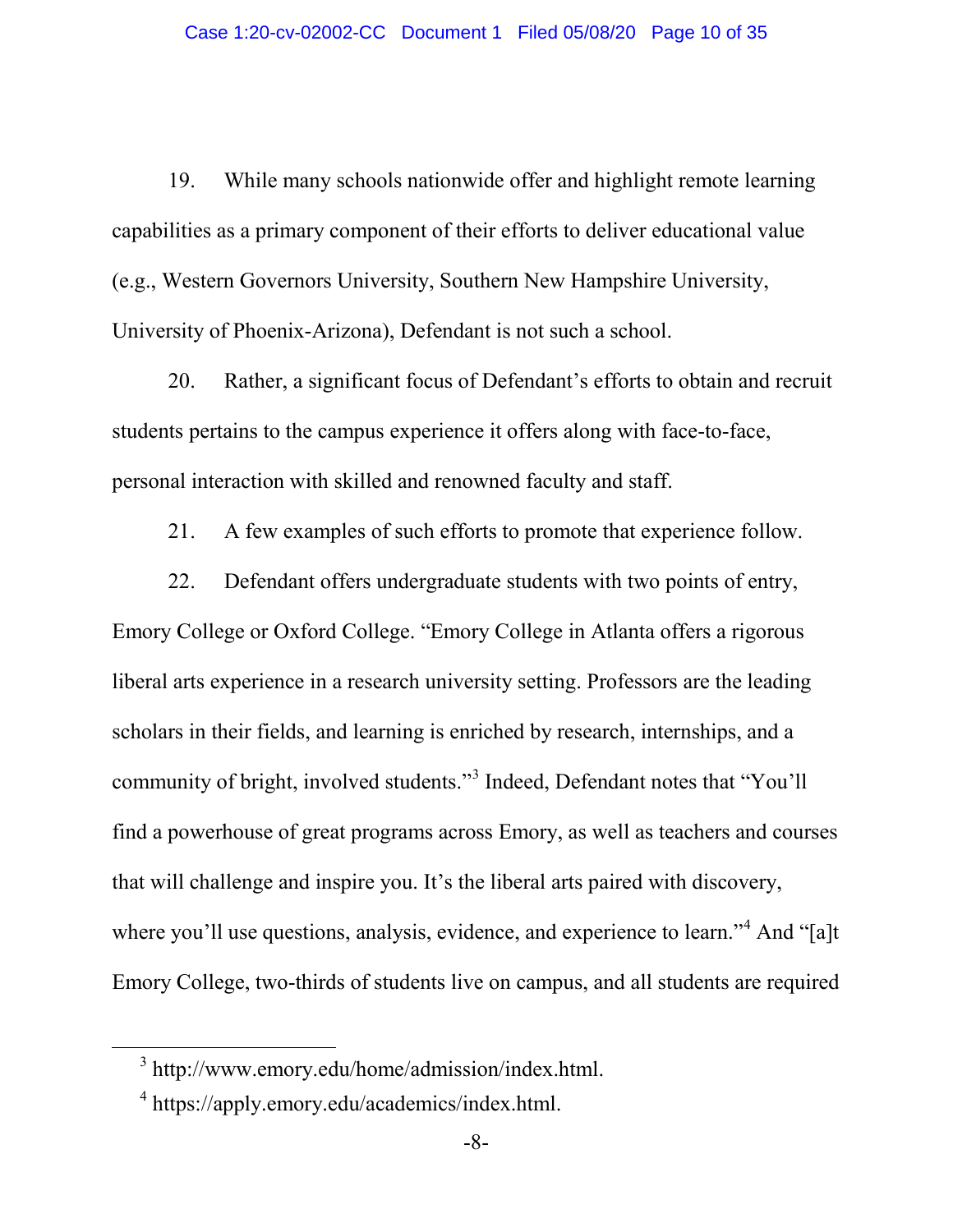to live on campus for their first two years, making the community close, connected, and active. Before you know it, our friendly campus will feel like home." $5$ 

23. Likewise "on Emory's original campus, Oxford College offers a rigorous, liberal arts experience on a close-knit campus of first-and second-year students. Professors are dedicated to novel ways of teaching, and students can take advantage of early leadership opportunities."[6](#page-10-1) As Defendant notes: "On our picture-perfect small campus, you'll enjoy the close attention of outstanding faculty committed to innovative teaching, foster warm relationships with your classmates, and develop as a leader inside and outside the classroom."[7](#page-10-2) Indeed, "[a]t Oxford, you can step up to leadership roles as soon as you arrive. Whether it's service, taking the lead in an arts performance, or starting for a varsity team, it all comes together to make your time here instructive and fun."[8](#page-10-3) Moreover, the residential experience is vitally important: "Oxford is a residential college consisting of only first- and second-year students, and students are required to live on campus. Your

<span id="page-10-0"></span> $5$  https://apply.emory.edu/community/emory-college/index.html.

<span id="page-10-1"></span> $6$  http://www.emory.edu/home/admission/index.html.

<span id="page-10-2"></span> $\frac{7}{1}$  https://oxford.emory.edu/admission/index.html.

<span id="page-10-3"></span><sup>8</sup> https://apply.emory.edu/community/oxford-college/index.html.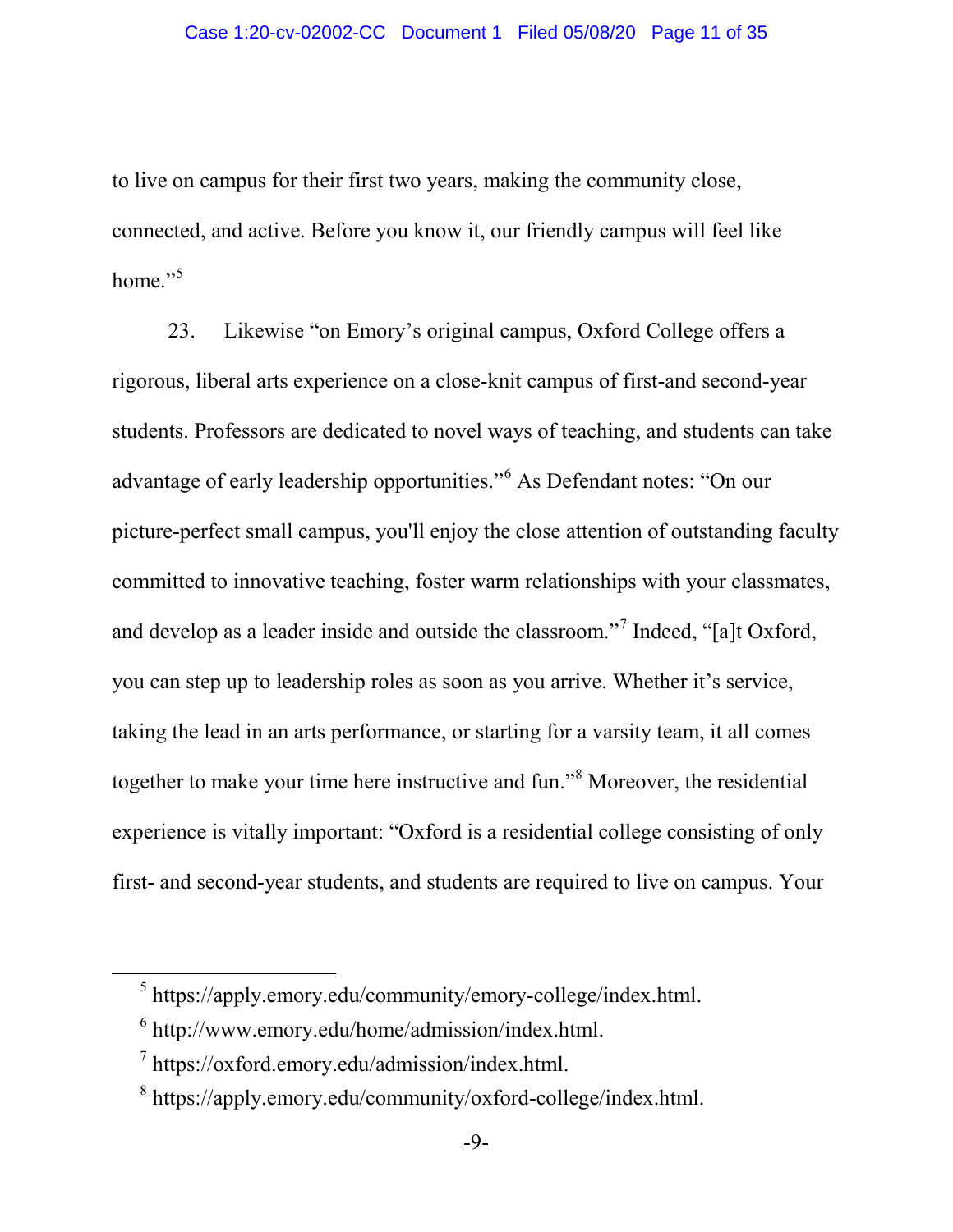residence hall is a five-minute walk to anywhere you need to go—the library, the dining hall, the gym, and your classrooms."<sup>[9](#page-11-0)</sup>

24. Nevertheless, "[e]ven though students at Emory College and Oxford College live on different campuses, our diverse, involved community is one—a dynamic home of resources, inspiration, and friends to help you explore your passions and make a difference in the world. You'll join our community for four years and a lifetime, and wonder what you ever did without it."<sup>[10](#page-11-1)</sup>

25. To obtain such educational opportunities and activities, Plaintiff and the Class Members pay, in whole or in part, significant tuition, fees, and/or room and board.

26. For the Spring term 2020, Defendant assessed the following: \$26,535 in tuition, which specifically "includes full-time instruction in an average program of study, use of facilities and equipment, medical and health service, and library service."<sup>[11](#page-11-2)</sup> Furthermore, room and board average \$4,319 for room and \$3,167 for

<span id="page-11-0"></span> <sup>9</sup> *Id*.

<span id="page-11-1"></span> $10$  https://apply.emory.edu/community/index.html.

<span id="page-11-2"></span> $11 \text{ http://oxford.emory.edu/catalog/admission-and-aid/cost-of-attendance.html.}$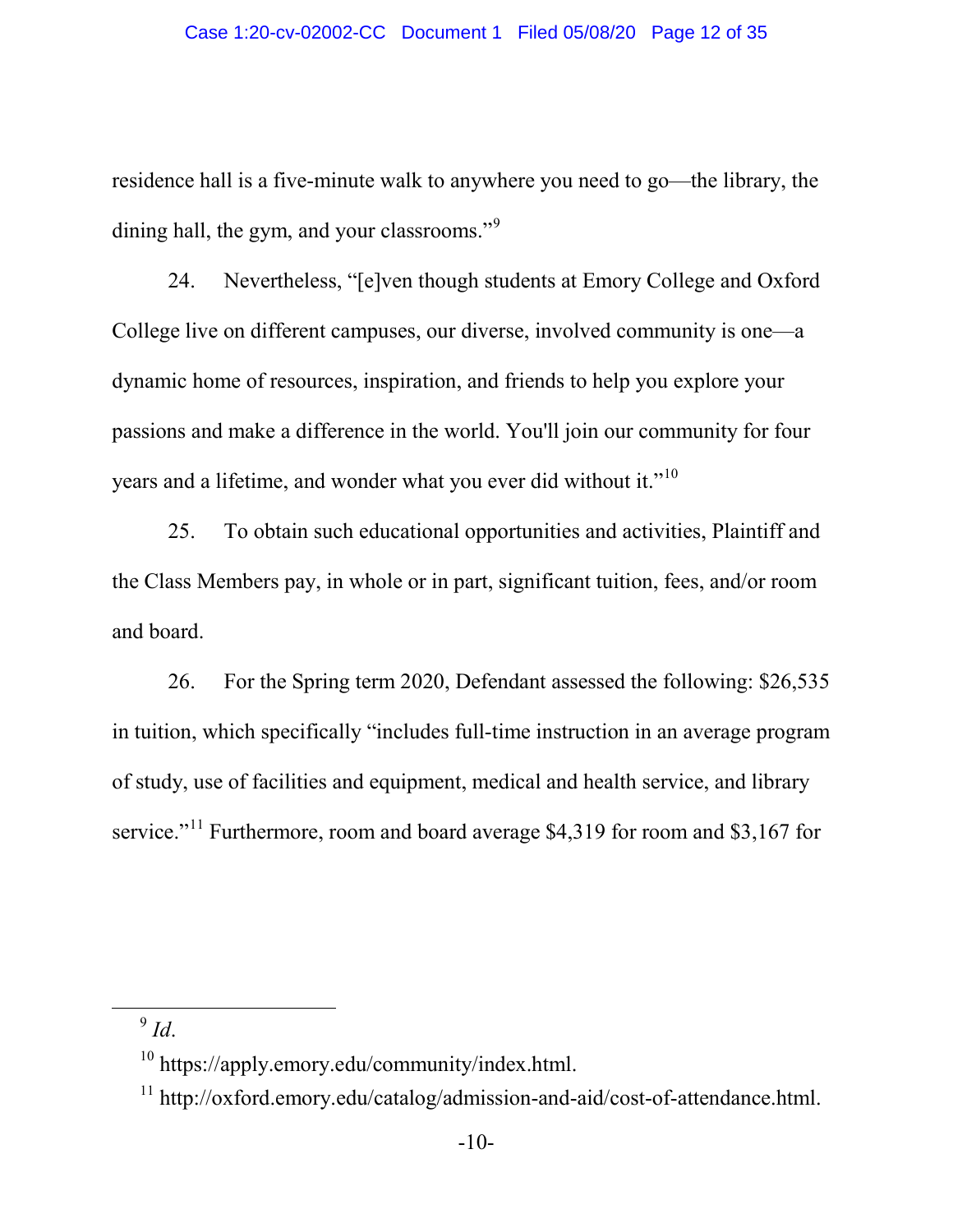board per semester.[12](#page-12-0) Defendant also assesses another \$367 per semester in fees for fixed athletic, activity, and mental health fees. $^{13}$  $^{13}$  $^{13}$ 

27. Such charges for study are significantly higher than online only programs.

28. Schools delivering an online-only educational experience assess significantly discounted rates for delivering such educational services. For example, Western Governor's University charges flat-rate tuition at \$3,370 per term while Southern New Hampshire University charges \$960 per course for online undergraduate programs and \$1,881 per course for online graduate programs.

### **B. The Novel Coronavirus Shutdowns and Defendant's Campus Closure**

29. On December 31, 2019, governmental entities in Wuhan, China confirmed that health authorities were treating dozens of cases of a mysterious, pneumonia-like illness. Days later, researchers in China identified a new virus that had infected dozens of people in Asia, subsequently identified and referred to as the novel coronavirus, or COVID-19.

<span id="page-12-0"></span> <sup>12</sup> *Id.*

<span id="page-12-1"></span><sup>&</sup>lt;sup>13</sup> http://studentfinancials.emory.edu/cost-attendance.aspx.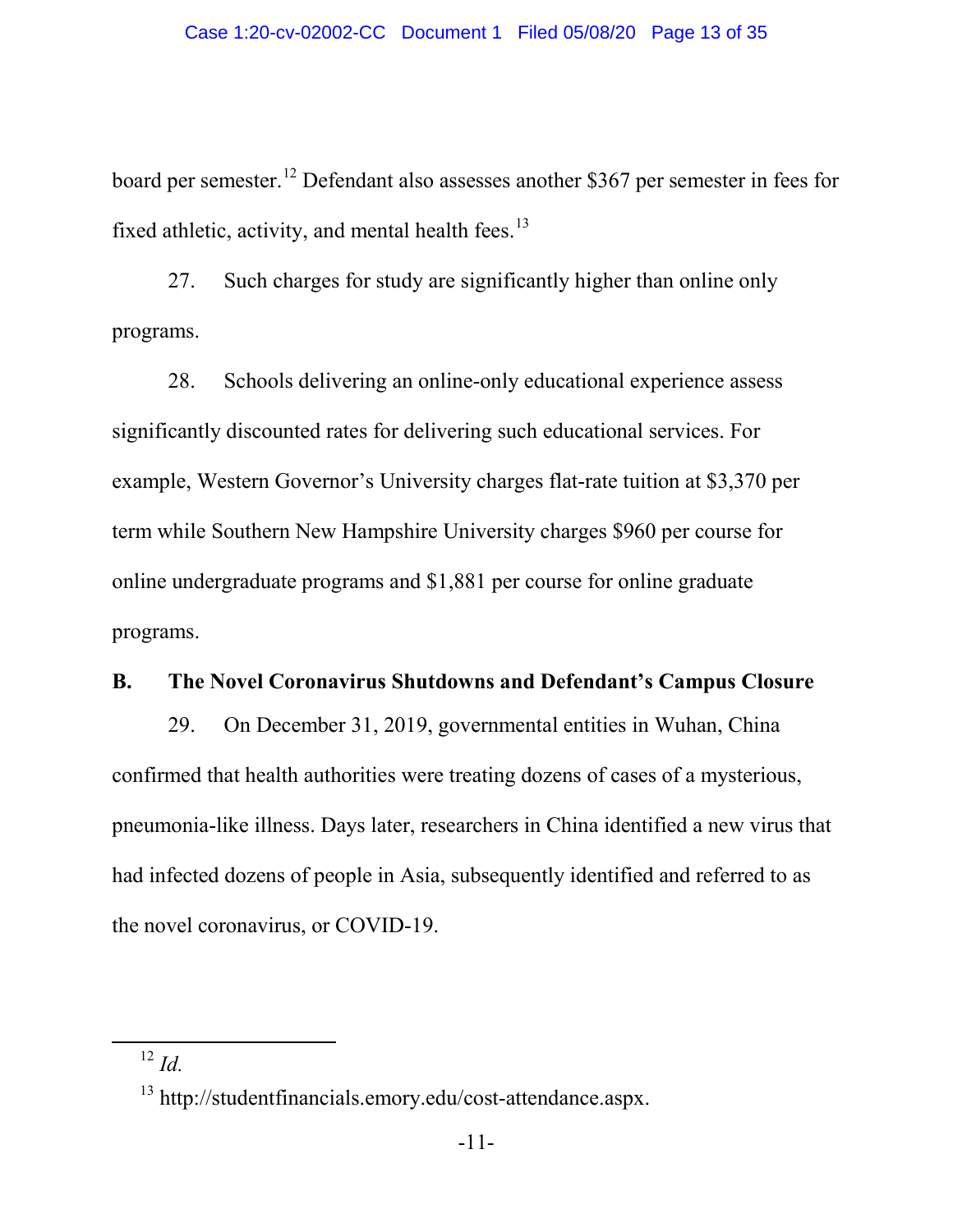30. By January 21, 2020, officials in the United States were confirming the first known domestic infections of COVID-19.

31. Due to an influx of thousands of new cases in China, on January 30, 2020, the World Health Organization officially declared COVID-19 as a "public health emergency of international concern."

32. By March 11, 2020, the World Health Organization declared COVID-19 a pandemic.

33. Travel and assembly restrictions began domestically in the United States on March 16, 2020, with seven counties in the San Francisco, California area announcing shelter-in-place orders. Other states, counties, and municipalities have followed the shelter-in-place orders and as of April 6, 2020, 297 million people in at least 38 states, 48 counties, 14 cities, the District of Columbia, and Puerto Rico were being urged or directed to stay home. The shelter-in-place executive order applicable to Georgia went into effect on April 3, 2020 and extended to April 30,  $2020^{14}$  $2020^{14}$  $2020^{14}$ 

<span id="page-13-0"></span><sup>&</sup>lt;sup>14</sup> https://www.emory.edu/coronavirus/emory/faq/index.html.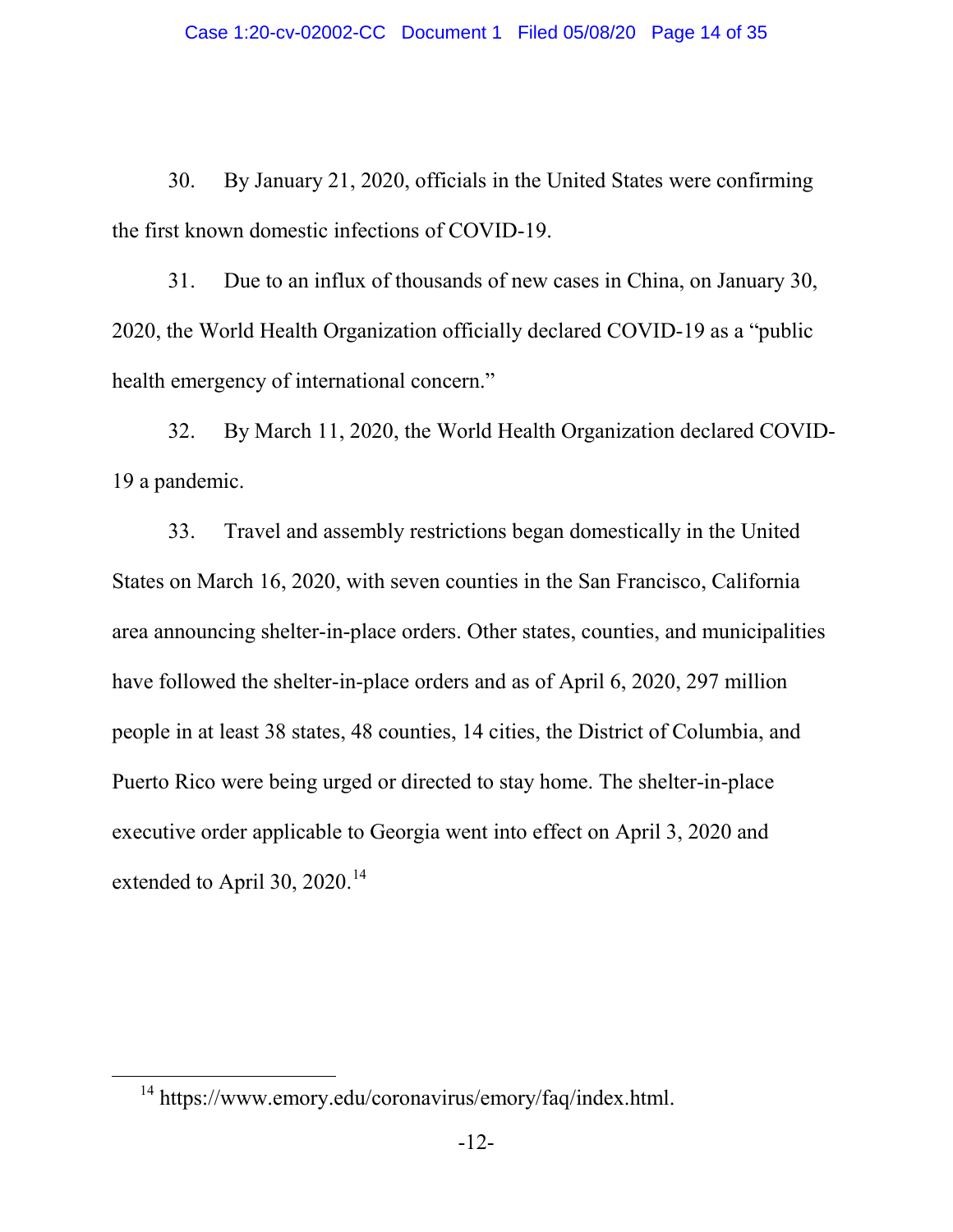34. On or about March 11, 2020, Defendant extended spring break, with the intent to transition to remote learning on March 23, 2020.<sup>[15](#page-14-0)</sup> At the same time, Defendant directed "[a]ll students residing in Emory residential facilities should collect belongings and move out of their spaces between now and Sunday, March 22 at 5:00 p.m."[16](#page-14-1) Defendant also recommended cancelling all non-essential gatherings and events.<sup>[17](#page-14-2)</sup>

35. On or about March 23, 2020, Defendant closed all campus buildings (except for housing locations where certain students were allowed to remain), migrating all or substantially all classes online and asked all students not to return to campus for the remainder of the semester.<sup>[18](#page-14-3)</sup>

36. Though the reasons for such closures are justified, the fact remains that such closures and cancellations present significant loss to Plaintiff and the Class Members.

37. College students across the country have offered apt descriptions of the loss they have experienced as a result of the pandemic, highlighting the

15

<sup>17</sup> *Id.*

<span id="page-14-2"></span><span id="page-14-1"></span><span id="page-14-0"></span>https://news.emory.edu/stories/2020/03/coronavirus remote learning/campus.html.  $^{16}$  *Id.* 

<span id="page-14-3"></span><sup>&</sup>lt;sup>18</sup> https://www.emory.edu/coronavirus/emory/faq/index.html.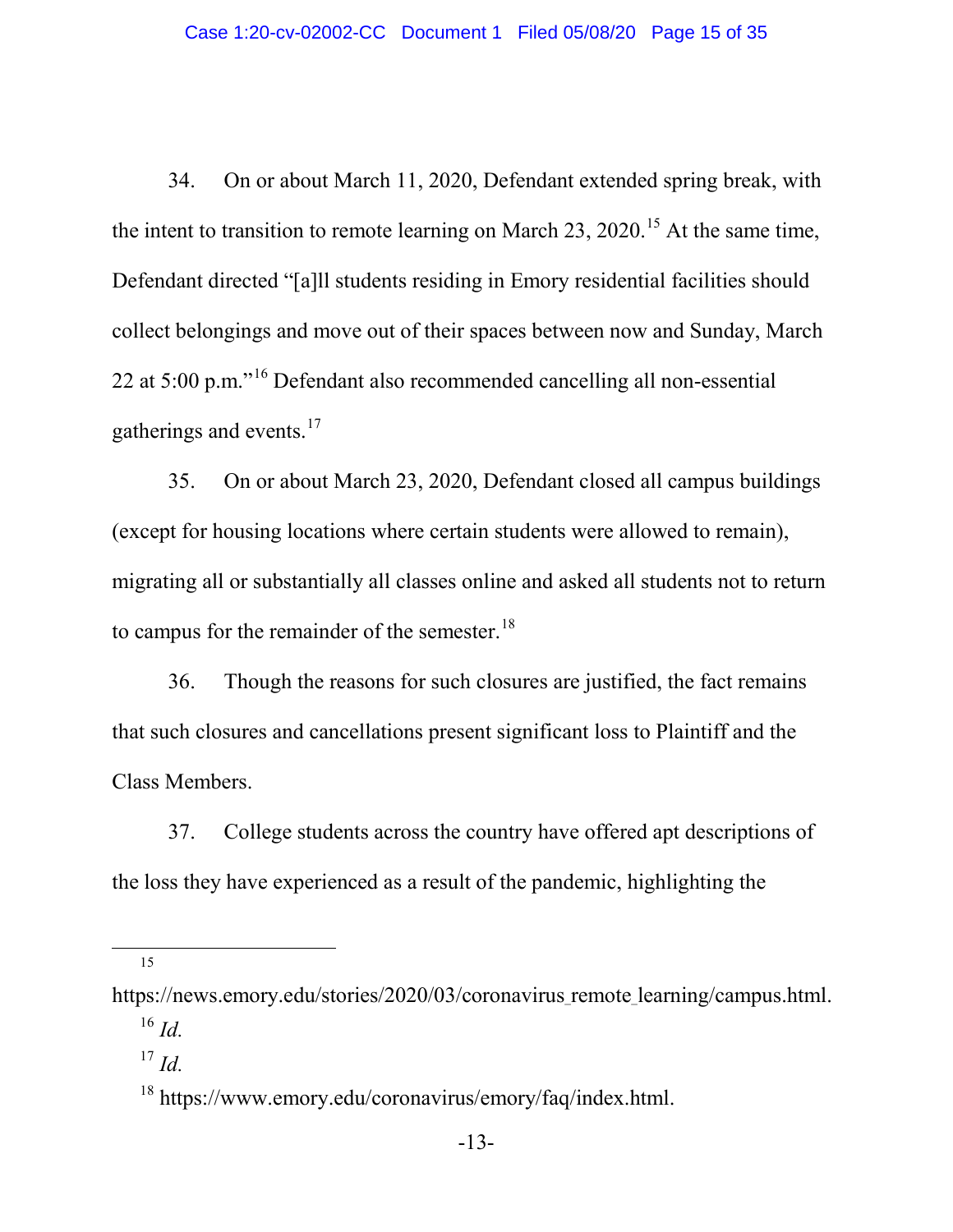disparity between students' bargained for educational experience and the experience that colleges and universities, including Defendant, now provide.

38. For example, as reported in The Washington Post, one student "wonders why he and others . . . are not getting at least a partial tuition refund. Their education, as this school year ends in the shadow of a deadly pandemic, is nothing like the immersive academic and social experience students imagined when they enrolled. But tuition remains the same: \$27,675 per semester . . . 'Our faculty are doing a good job of working with us,' said Patel, 22, who is from New Jersey. 'But at the end of the day, it's not the same as in-person learning . . . It shouldn't just be a part of the business model where, no matter what happens, you have to pay the same amount. The cost needs to reflect some of the realities."<sup>[19](#page-15-0)</sup>

39. As another example, as reflected in a Change.org petition, with nearly 5,000 supporters, students at another major university highlight the loss experienced by students: "As a result of the COVID-19 global pandemic crisis, Governor Pritzker has declared a state of emergency in Illinois. In response, Northwestern University made the sensible decision to offer all Spring 2020 courses online for the start of the quarter and will likely extend this to the rest of

<span id="page-15-0"></span> <sup>19</sup> https://www.washingtonpost.com/education/2020/04/16/college-students-arerebelling-against-full-tuition-after-classes-move-online/.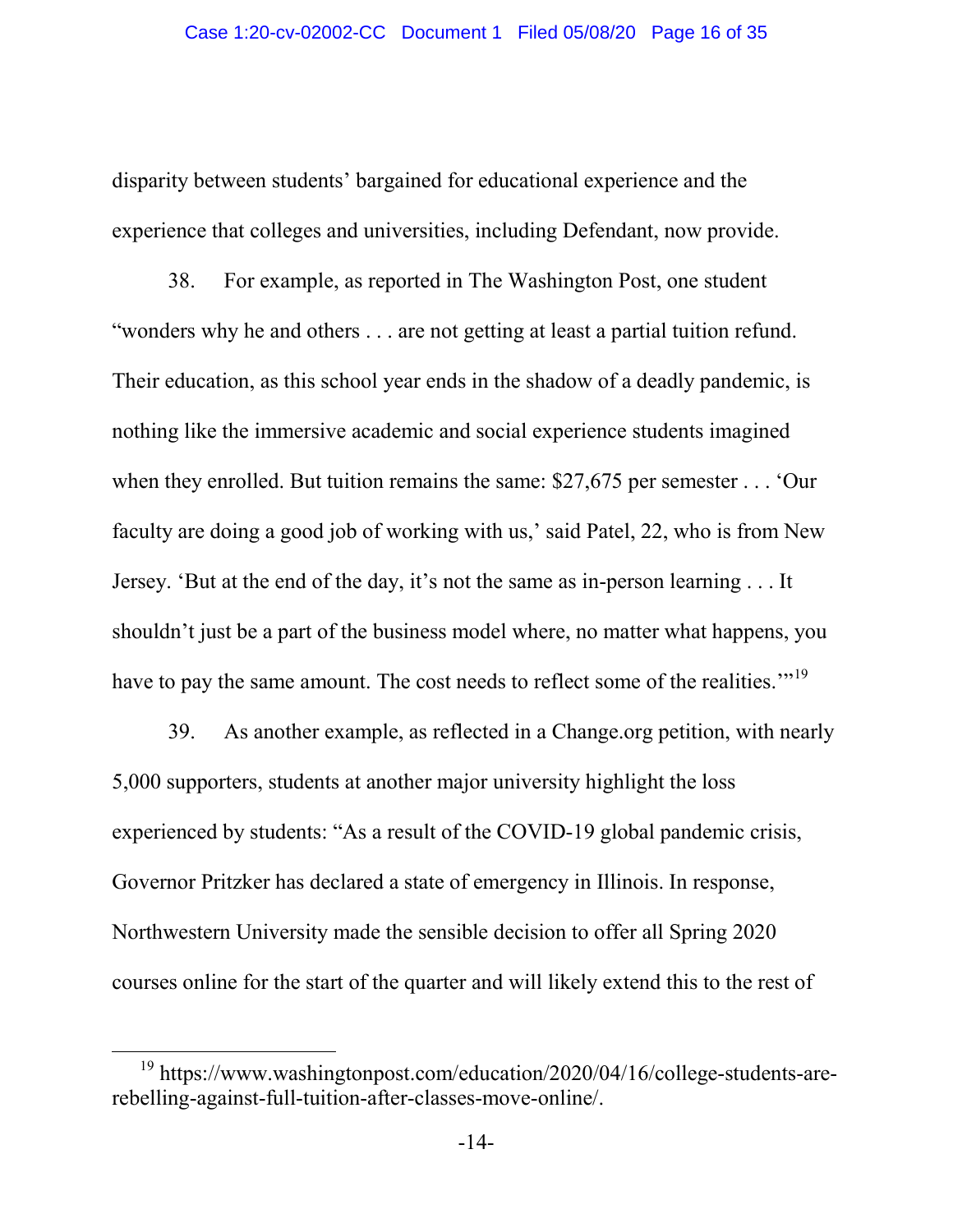the quarter as the situation worsens. While this is certainly the right call to ensure the health and safety of all students, Northwestern's tuition and fees do not accurately reflect the value lost by switching to online education for potentially an entire term. For the following reasons, we are seeking a partial refund of tuition and full refund of room and board for the Spring 2020 quarter. Since Northwestern is a top private university, the estimated annual cost of attendance of \$78,654 goes towards a comprehensive academic experience that cannot be fully replicated online. Due to the COVID-19 crisis, students paying for the Northwestern experience will no longer have access to invaluable face-to-face interaction with faculty, resources necessary for specific programs, and access to facilities that enable learning."<sup>[20](#page-16-0)</sup>

40. Another university's student newspaper reflects another example: "At this time, most of the campus and dorms need not be rigorously maintained. No events will be held, nor speakers hosted. The world-class education that consists in having opportunities to work and interact with academics and peers (not to

<span id="page-16-0"></span><sup>&</sup>lt;sup>20</sup> https://www.change.org/p/northwestern-university-tuition-fees-reduction-forspring-2020.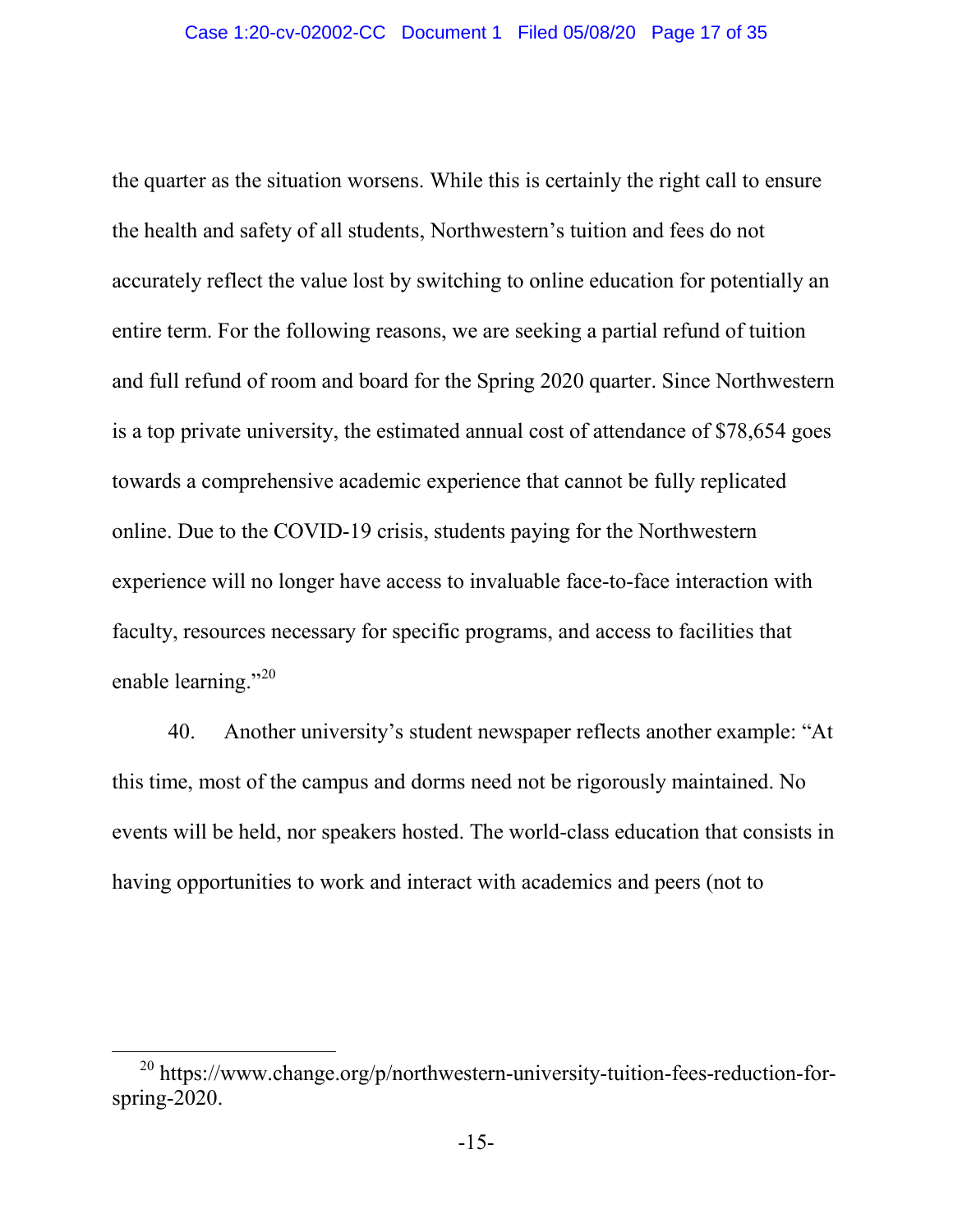mention the vast numbers of innovators, creators, doctors, organizers, and more that congregate on our campus) will no longer be provided."<sup>[21](#page-17-0)</sup>

41. The same notions apply to Defendant's students as well. As reflected

in a Change.org petition:

As students of Emory University are well aware, classes have been switched to online learning for the remainder of the Spring 2020 semester. We students did not agree to attend online school, nor did we agree to pay the high cost of tuition for online classes, especially since online classes are usually much cheaper than in-person classes. Due to the lower rigor and increased barriers of online learning, Emory University should give students a partial refund for this semester's tuition.

The lower rigor of Emory's classes is evident in the institution's recent decision to allow classes to be pass/fail. Of course, it i[s] still an option whether to receive a letter grade or a pass/fail grade, but Emory administrators would have never allowed classes to be pass/fail if they did not recognize the lower rigor and increased difficulties associated with online learning.

The lower rigor of classes is also proven in the way in which many professors have changed their syllabi; many of these changes include no labs for science, less coursework, open-book tests, non-interactive lectures, less office hour time, and many more. We should not be paying the same tuition for less resources and less expectations.

<span id="page-17-0"></span> <sup>21</sup> https://www.chicagomaroon.com/article/2020/3/19/uchicago-lower-tuitionspring-2020/.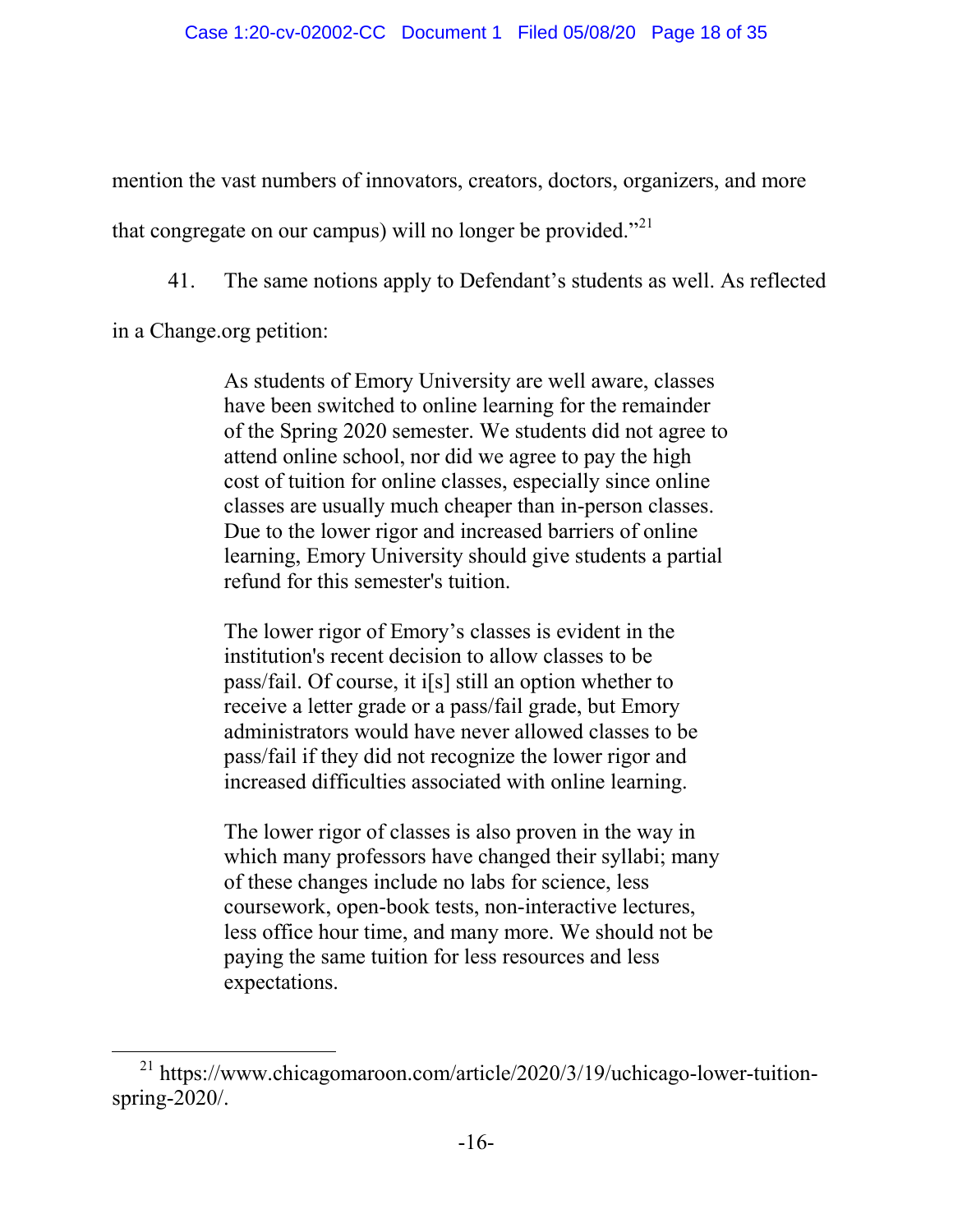According to the Emory Wheel, Emory University's endowment increased by over \$500 million last year, giving the school a total endowment of nearly \$7.9 billion. Obviously, Emory can afford a partial refund. If Emory is the leader in social justice that it claims to be, then it should immediately give students a partial refund for this semester's tuition, in accordance with longstanding differences between in-person and online prices for classes. $^{22}$  $^{22}$  $^{22}$ 

42. Similarly, as noted in an article published in The Emory Wheel student newspaper, "[e]ver since Emory announced on March 11 that it would shift to remote learning and suspend on-campus activities, the University's teaching situation has been varied and unequal."<sup>23</sup>

43. As another article explained the changes with Defendant's shift to

online-only learning:

I've received dozens of emails about how we are a community and can get through this trying time together. These emails state that financial resources exist for those in need (which, in fairness, have benefited many students) and that faculty are working to make this transition as smooth as possible.

What I haven't seen, however, is a focus on academics. The student body is used to in-person learning; most of us have studied in lecture halls, classrooms and libraries

<span id="page-18-0"></span> <sup>22</sup> https://www.change.org/p/emory-university-give-students-of-emoryuniversity-a-partial-refund-on-their-tuition-for-spring-2020.

<span id="page-18-1"></span><sup>&</sup>lt;sup>23</sup> https://emorywheel.com/professors-students-need-compassion-during-thepandemic/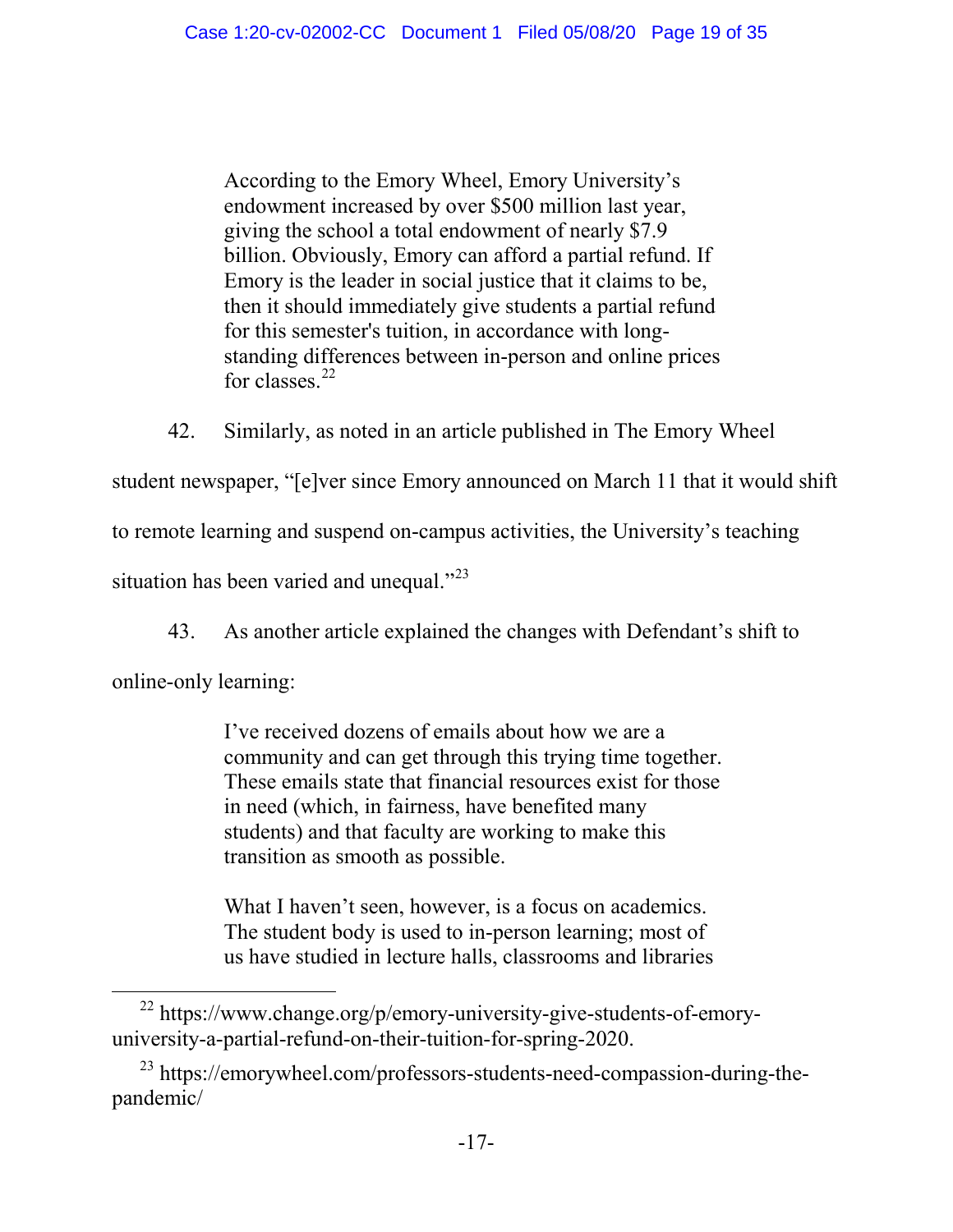since first grade — not our bedrooms for hours each day….And for some students, their professors have canceled live lectures entirely and have opted to give more homework, forcing students to teach themselves material they do not know.

\*\*\*

We all knew the transition to remote learning would be difficult; however, the intelligent and resilient students that make up Emory do not have the necessary built-in skills to seamlessly adjust to what was thrown upon us in a week. It is insensitive to keep syllabi the same and barely change our grading system. We cannot study like we used to. We cannot have peace of mind when knowing that our parents may no longer be working. We cannot meet up with friends to study for class. We cannot wake up at the same time as we did previously. And we cannot achieve the same mastery of class material if we must teach it to ourselves.<sup>[24](#page-19-0)</sup>

44. Indeed, Defendant itself acknowledges the "significant changes" faced

by students, faculty, and staff, "including an abrupt transition to online education,"

one which forced Class Members "to adjust to a new way of learning in a very

different environment."<sup>[25](#page-19-1)</sup>

<span id="page-19-0"></span> <sup>24</sup> https://emorywheel.com/emory-needs-to-do-more-for-its-students-academicanxiety/

<sup>25</sup>

<span id="page-19-1"></span>https://www.emory.edu/coronavirus/emory/messages/index.html?m=message-allstrong-finish-april-29.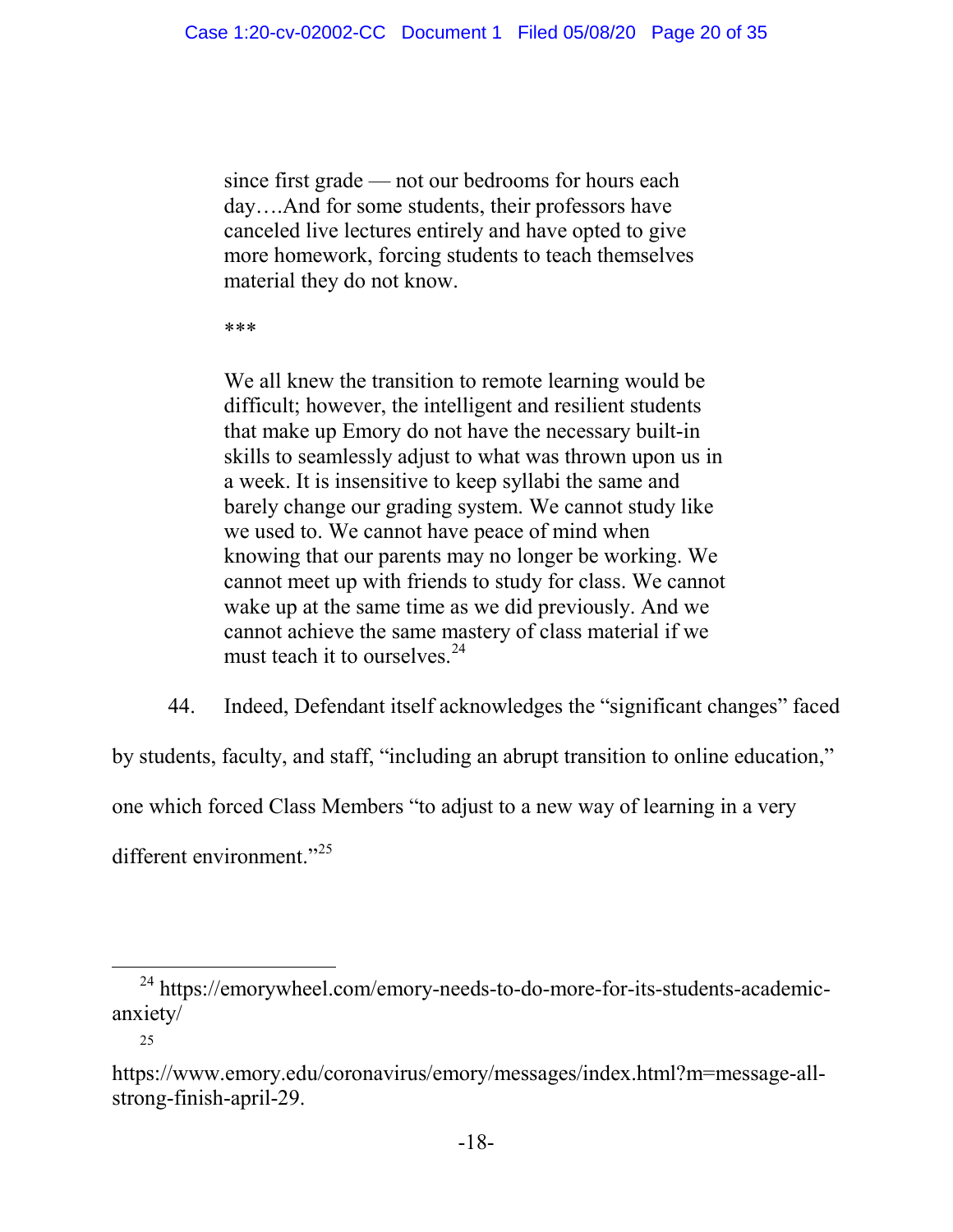### **C. Defendant's Refusal to Issue Refunds for Tuition or Instructional Fees**

45. Given Defendant's transition to online classes and COVID-19 concerns, Defendant asked students to vacate student housing.

46. And while Defendant has not forced students to leave student housing, Defendant has explicitly encouraged students to consider moving out of student housing to a family residence or living environment that minimizes contact with others. Many students have followed the Defendant's instructions and moved off campus. When students follow the Defendant's instructions, they are no longer receiving room and board services. Likewise, when student services are curtailed or eliminated, students should not be forced to pay for services they cannot use.

47. Defendant, however, is refusing to give full prorated refunds for room and board when a student leaves campus at the university's instruction.

48. Defendant has agreed to prorate some fees and costs, but not equal to the number of days the student has paid room and board for the remaining Spring term.

49. Defendant has also refused to give a prorated refund for fees paid for student services students cannot use because those services were curtailed, eliminated, or because the student followed the university's instruction to leave the campus and return home.

-19-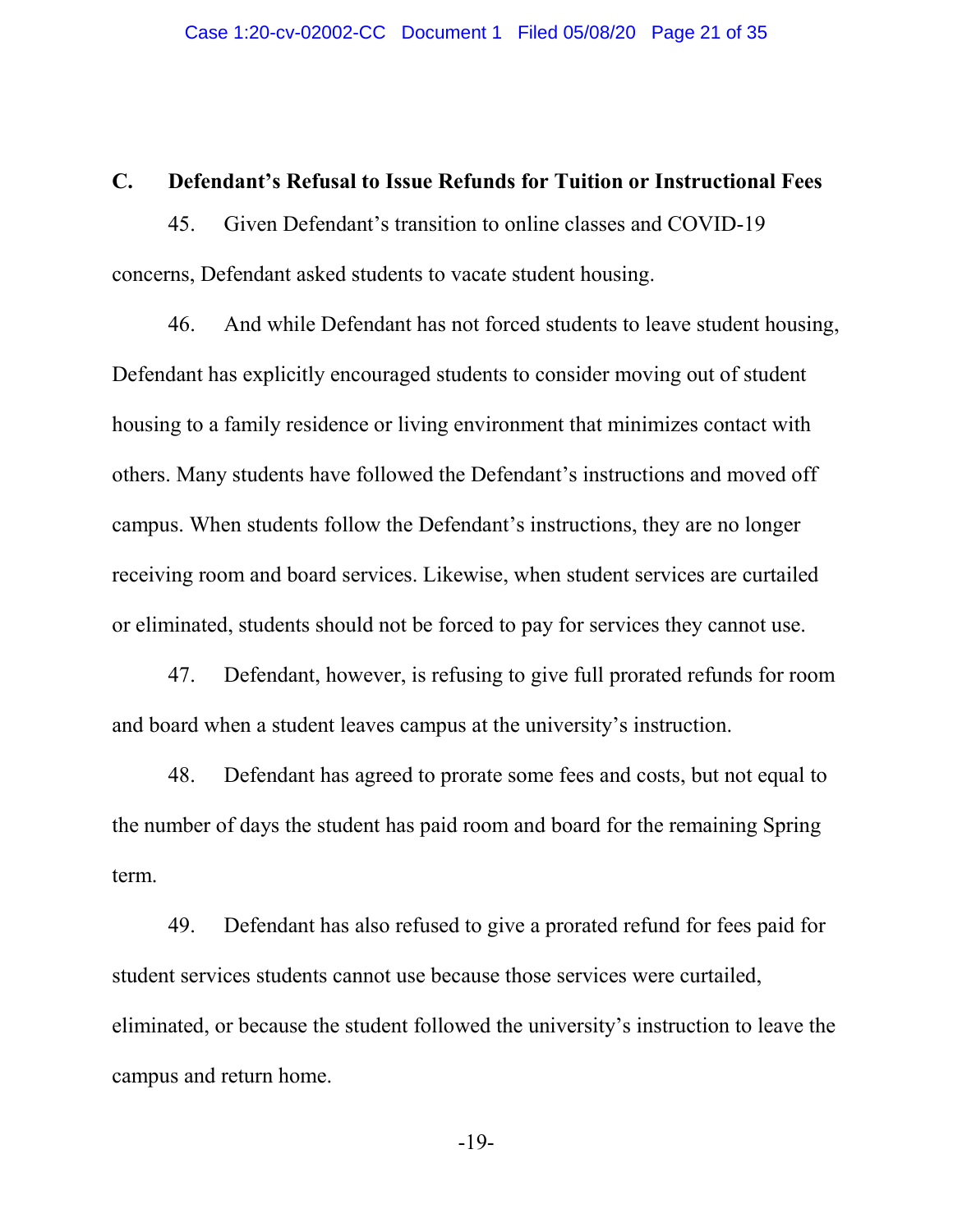50. While Emory has agreed to refund student accounts with a calculated amount of unused housing, dining, athletic fees, activity fees, parking fees, and other fees unrelated to academic instruction, it has refused to provide students with any reimbursement or refunds for instructional costs (tuition, technology fees, etc.) or other services that purportedly remain available to students, such as health related fees.

51. For the handful of required fees subject to a refund, Emory calculated the refunds based on a required move-out date of March 22, even though students were asked to (and did) leave Emory prior to that date. But students, including Plaintiff left campus prior to that date, e.g., in Plaintiff's experience March 17, 2020.

52. Emory has refused to give tuition refunds with the shift to remote learning, declaring as follows: "Although the delivery channel has changed for the remainder of the Spring 2020 semester, the quality of the Emory teaching experience has not. Emory University has been offering personalized online experiences specifically designed for a liberal arts environment, just on a smaller scale."

53. However, such justifications directly contradict the experience of Plaintiff and the Class Members.

-20-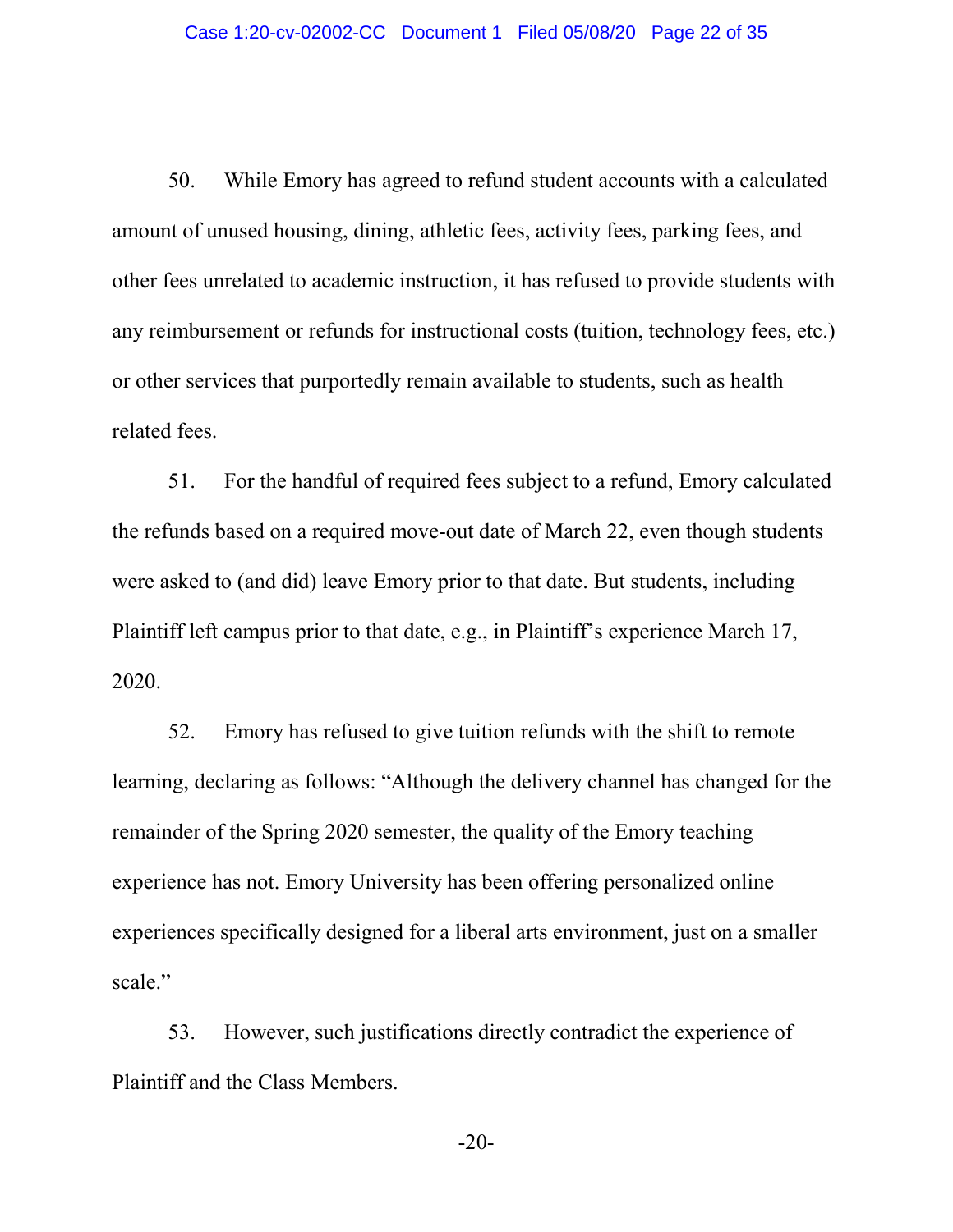54. Defendant does so despite recognizing the losses suffered by students. As Dean Michael A. Elliot explained the shift to remote learning for the rest of the semester: "It is not an easy shift, nor will the next period of time be easy, but the Emory community, including our alumni and friends, will help see us through. Our students are challenged as they return home to maintain their focus, to retain their friendships, to grieve their loss of anticipated experiences, and to see a future beyond the current moment."<sup>[26](#page-22-0)</sup>

# **V. CLASS ACTION ALLEGATIONS**

55. Pursuant to N.D. Ga. LR 23.1(A)(2)(a) and (b), Plaintiff sues under Rules 23(a), 23(b)(2), and 23(b)(3) of the Federal Rules of Civil Procedure, on behalf of herself and a Class defined as follows:

> All persons enrolled at Defendant for the Spring 2020 term who paid Defendant, in whole or in part, tuition, fees, and/or room and board for in-person instruction and use of campus facilities, but were denied use of and/or access to in-person instruction and/or campus facilities by Defendant.

Excluded from the Class is Defendant, any entity in which Defendant has a

controlling interest, and Defendant's legal representatives, predecessors,

successors, assigns, and employees. Further excluded from the Class is this Court

26

<span id="page-22-0"></span>https://www.emory.edu/coronavirus/emory/messages/index.html?m=messagecollege-dean-update-march-27.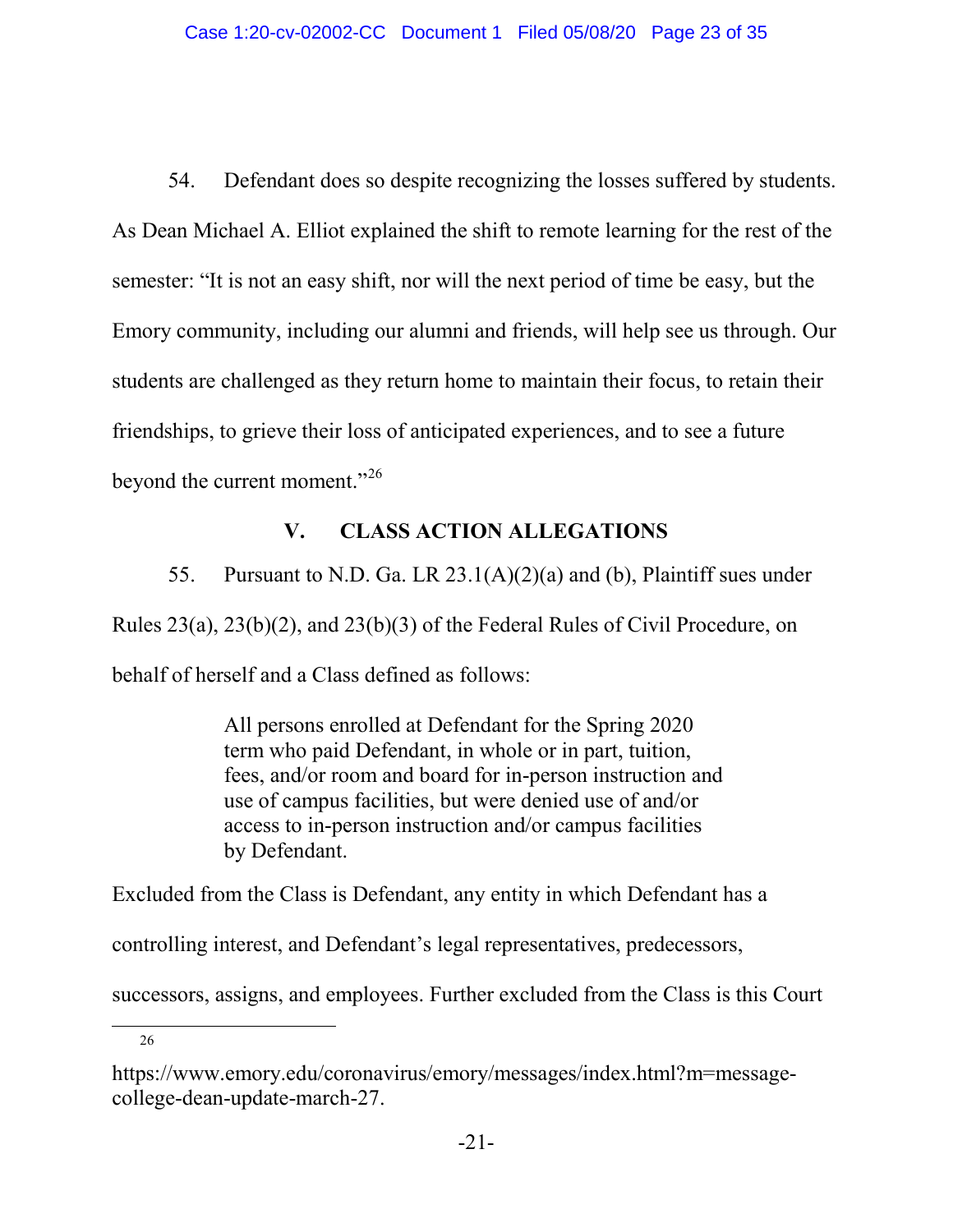and its employees. Plaintiff reserves the right to modify or amend the Class definition including through the creation of sub-classes if necessary, as appropriate, during this litigation.

56. The definition of the Class is unambiguous. Plaintiff is a member of the Class she seeks to represent. Class Members can be notified of the class action through contact information and/or address lists maintained in the usual course of business by Defendant.

57. Per Rule 23(a)(1), Class Members are so numerous and geographically dispersed that their individual joinder of all Class Members is impracticable. Under N.D. Ga. LR  $23.1(A)(2)(b)$ , the precise number of Class members is unknown to Plaintiff but may be ascertained from Defendant's records. However, given the thousands of students enrolled at Defendant in a given year, that number greatly exceeds the number that would make joinder possible and exceeds the number required for jurisdiction under 28 U.S.C. § 1332(d)(2) and  $(d)(5)(B)$ . Class Members may be notified of the pendency of this action by recognized, Court-approved notice dissemination methods, which may include U.S. Mail, electronic mail, Internet postings, and/or published notice.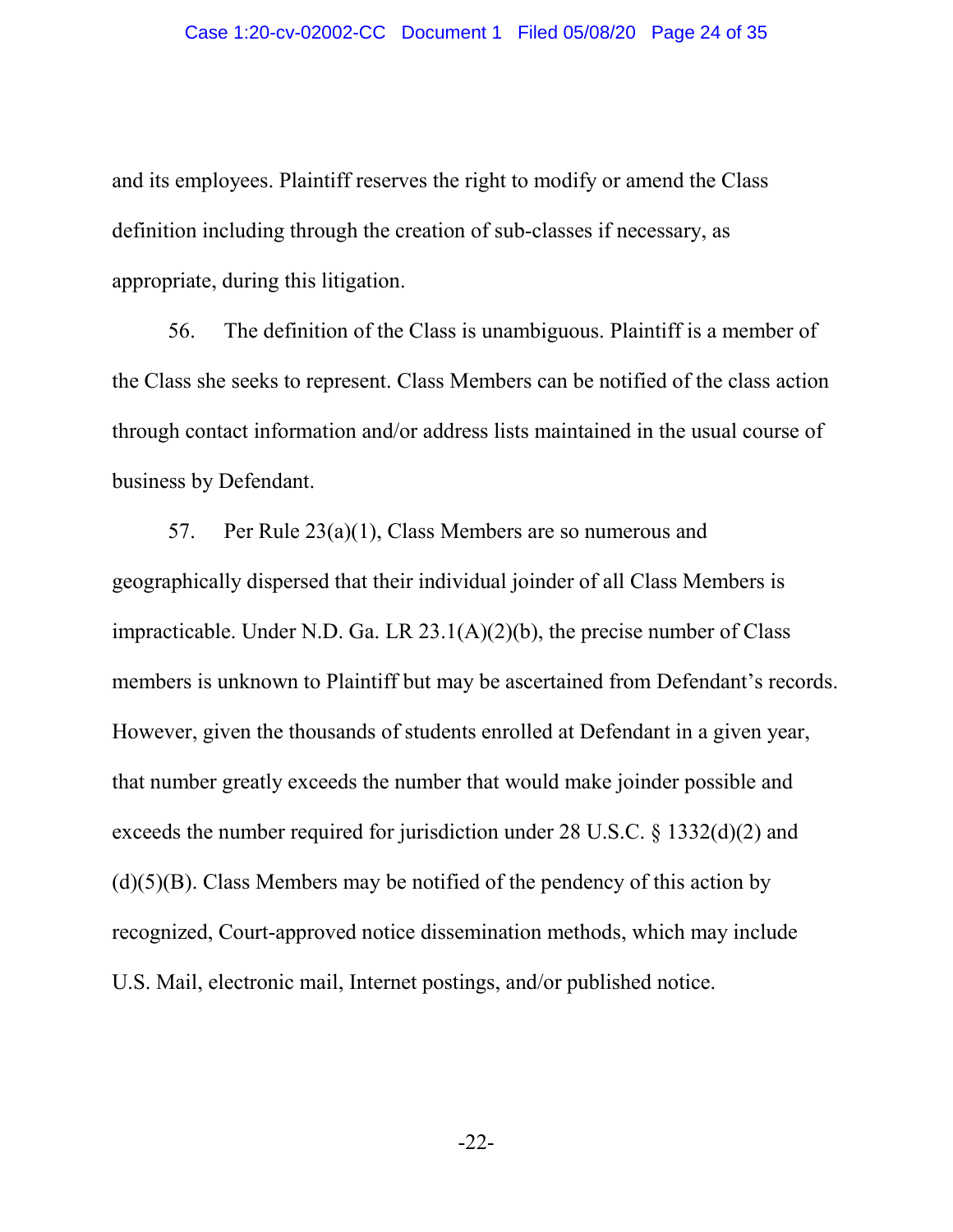58. Defendant has acted or refused to act on grounds generally applicable to Plaintiff and the Class Members, making appropriate final injunctive relief and declaratory relief regarding the Class under Rule 23(b)(2).

59. Consistent with Rule 23(a)(2), Defendant engaged in a common course of conduct giving rise to the legal rights sought to be enforced by the Class Members. Similar or identical legal violations are involved. Individual questions pale by comparison to the numerous common questions that predominate. The injuries sustained by the Class Members flow, in each instance, from a common nucleus of operative facts—Defendant's campus closure and student evictions, its complete transition to online classes, and Defendant's refusal to fully refund tuition, fees, and/or room and board.

60. Under N.D. Ga. LR 23.1(A)(2)(d), Plaintiff shows that common questions of law and fact predominate over the questions affecting only individual Class Members under Rule 23(a)(2) and Rule 23(b)(3). Some of the common legal and factual questions include:

- a. Whether Defendant engaged in the conduct alleged;
- b. Whether Defendant has a policy and/or procedure of denying refunds, in whole or in part, to Plaintiff and the Class Members;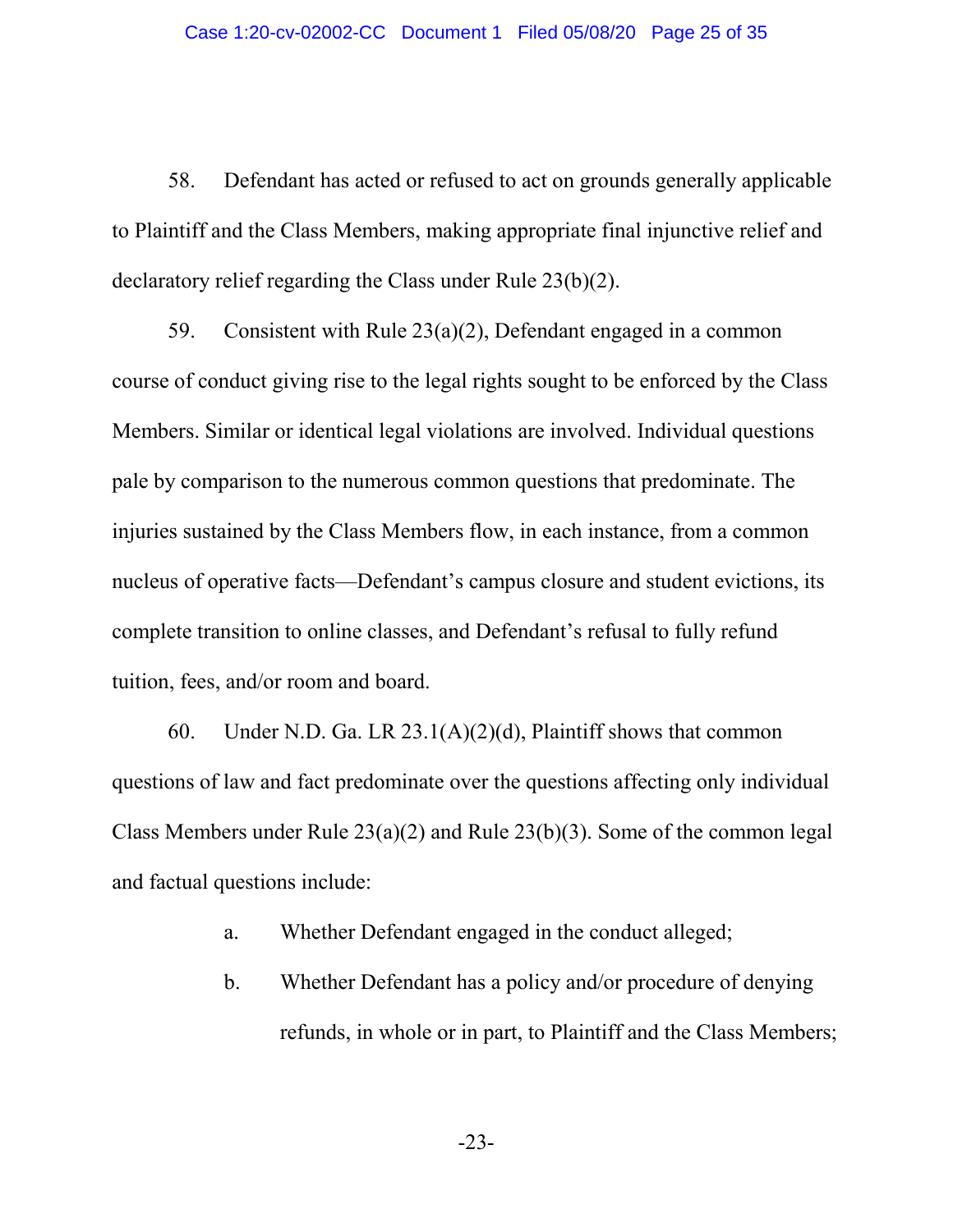- c. Whether Defendant breached identical contracts with Plaintiff and the Class Members;
- d. Whether Defendant violated the common law of unjust enrichment;
- e. Whether Defendant converted funds of Plaintiff and the Class Members that should have been refunded; and
- f. The nature and extent of damages and other remedies to which the conduct of Defendant entitles the Class Members.

61. The Class Members have been damaged by Defendant through its practice of denying refunds to Class Members.

62. Plaintiff's claims are typical of the claims of the other Class Members under Rule 23(a)(3). Plaintiff is a student enrolled at Defendant in the Spring 2020 term. Like other Class Members, Plaintiff was instructed to leave Defendant's campus, forced to take online classes, and has been completely or partially denied a refund for tuition, fees, and/or room and board.

63. Under N.D. Ga. LR 23.1(A)(2)(c), Plaintiff shows that Plaintiff and Plaintiff's counsel will fairly and adequately protect the interests of the Class as required by Rule 23(a)(4). Plaintiff is familiar with the basic facts that form the bases of the Class Members' claims. Plaintiff's interests do not conflict with the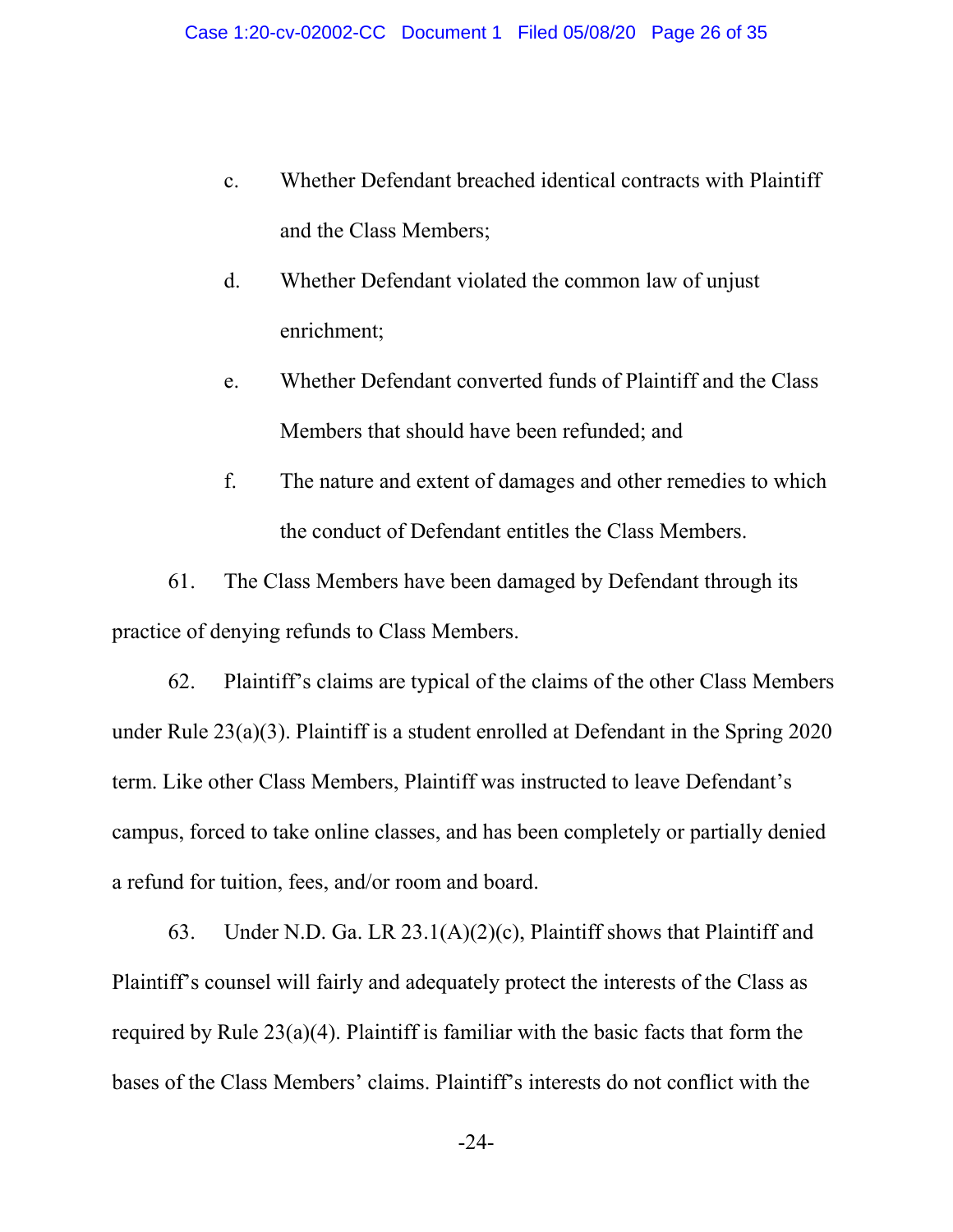interests of the other Class Members she seeks to represent. Plaintiff has retained counsel competent and experienced in class action litigation and intends to prosecute this action vigorously. Plaintiff's counsel has successfully prosecuted complex class actions, including consumer protection class actions. Plaintiff and Plaintiff's counsel will fairly and adequately protect the interests of the Class Members.

64. Consistent with N.D. Ga. LR  $23.1(A)(2)(e)$  and Rule  $23(b)(3)$ , the class action device is superior to other available means for the fair and efficient adjudication of the claims of Plaintiff and the Class Members. The relief sought per individual members of the Class is small given the burden and expense of individual prosecution of the potentially extensive litigation necessitated by the conduct of Defendant. It would be virtually impossible for the Class Members to seek redress individually. Even if the Class Members themselves could afford such individual litigation, the court system could not.

65. In addition, under Rule 23(b)(3)(A), individual litigation of the legal and factual issues raised by the conduct of Defendant would increase delay and expense to all parties and to the court system. The class action device presents far fewer management difficulties and provides the benefits of a single, uniform adjudication, economies of scale, and comprehensive supervision by a single court.

-25-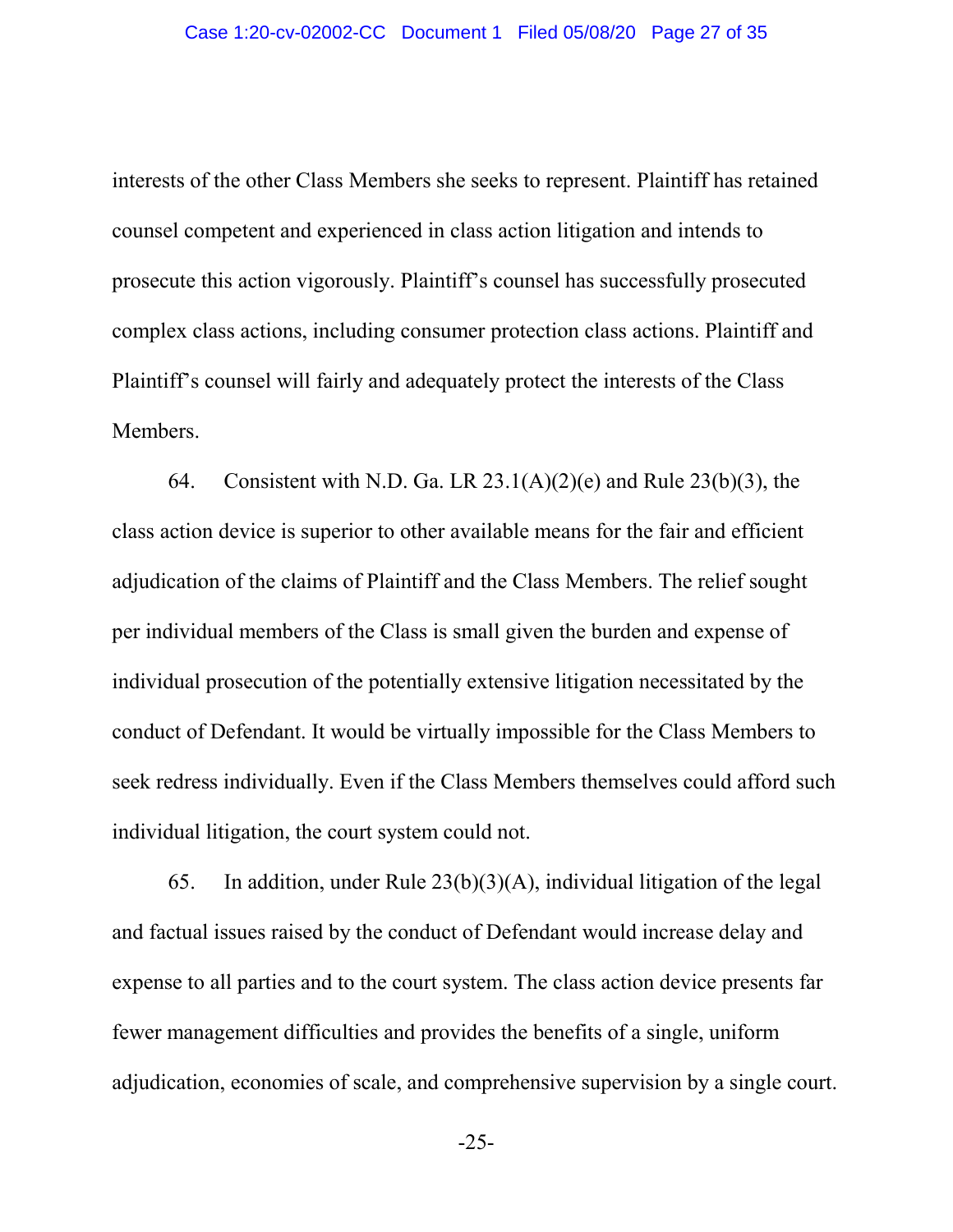66. The Northern District of Georgia is also a desirable forum under Rule  $23(b)(3)(C)$  to concentrate the litigation of the claims of Plaintiff and the Class Members given that Defendant is located within this judicial district, made pertinent decisions within this District, and information and relevant documents are expected to exist within this District.

67. Given the similar nature of the Class Members' claims and the absence of material differences in the state statutes and common laws upon which the Class Members' claims are based, a nationwide Class will be easily managed by the Court and the parties per Rule 23(b)(3)(D).

68. Pursuant to N.D. Ga. LR  $23.1(A)(2)(f)$ , Plaintiff alleges that the total claims of individual Class Members in this action are in excess of \$5,000,000.00 in the aggregate, exclusive of interest and costs, as required by 28 U.S.C. §§ 1332(d)(2) and (6) due to the thousands of students enrolled at Defendant, the cost of Defendant's tuition and fees, and the time period at issue in this lawsuit.

# **VI. CAUSES OF ACTION**

## **COUNT I**

# **BREACH OF CONTRACT**

69. Plaintiff restates and re-alleges, and incorporates herein by reference, the preceding paragraphs as if fully set forth herein.

-26-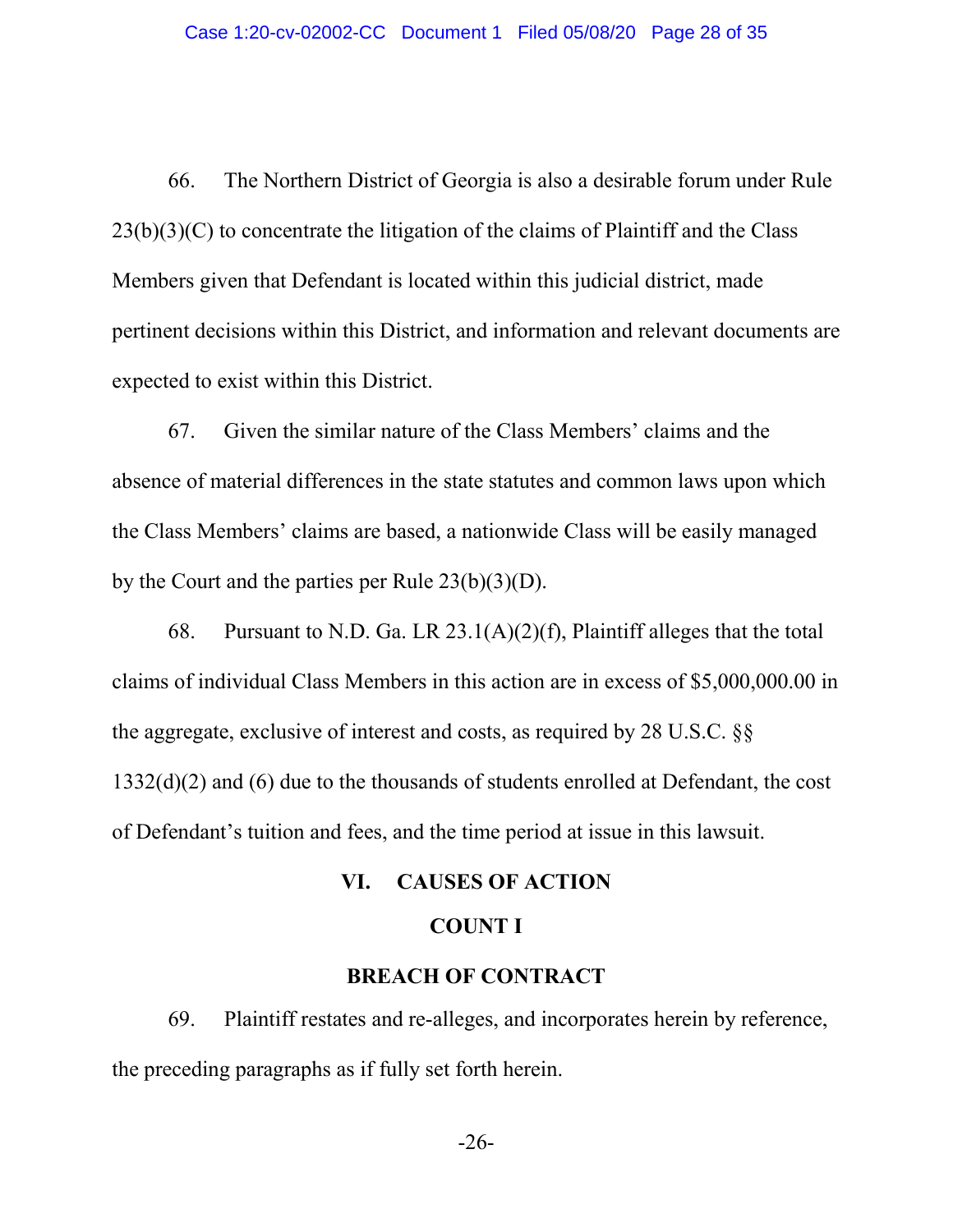70. Plaintiff and the Class Members entered into identical, binding contracts with Defendant.

71. Under their contracts with Defendant, Plaintiff and the members of the Class paid Defendant tuition, fees, and/or room and board charges for Defendant to provide in-person instruction, access to Defendant's facilities, and/or housing services.

72. Plaintiff and the Class Members have fulfilled all expectations, having paid Defendant for all Spring 2020 term financial assessments.

73. However, Defendant has breached such contracts, failed to provide those services, and/or has not otherwise performed as required by the contract between Plaintiff and the Class Members and Defendant. Defendant has moved all classes to online classes, has restricted or eliminated Plaintiff and the Class Members' ability to access university facilities, and/or has evicted Plaintiff and the Class Members from campus housing. In doing so, Defendant has, and continues to, deprive Plaintiff and the Class Members from the benefit of their bargains with Defendant.

74. Plaintiff and the Class Members have been damaged as a direct and proximate result of Defendant's breach.

-27-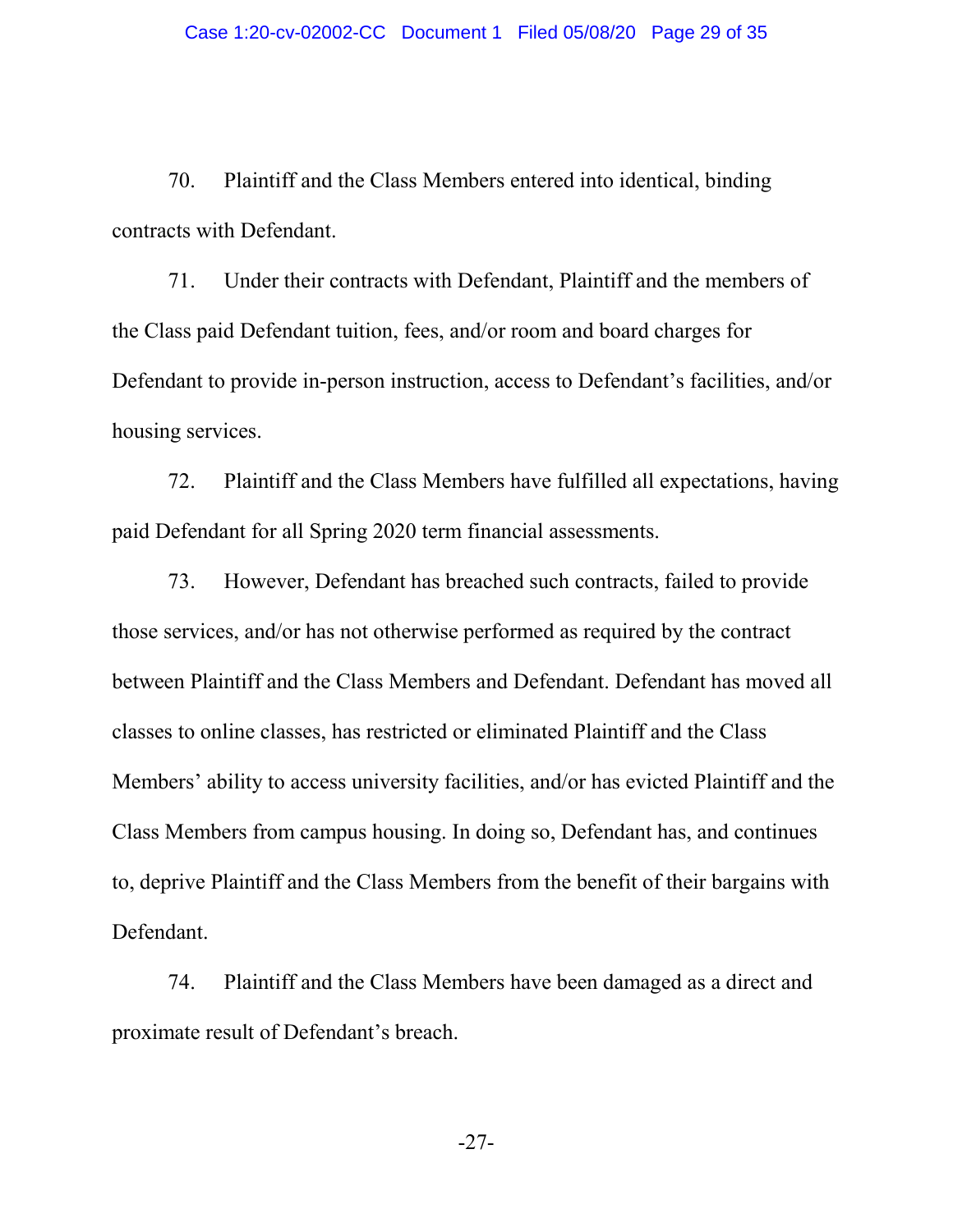75. Plaintiff and members of the Class are entitled to damages, including but not limited to tuition refunds, fee refunds, and/or room and board refunds.

#### **COUNT II**

#### **UNJUST ENRICHMENT**

76. Plaintiff restates and re-alleges, and incorporates herein by reference, the preceding paragraphs as if fully set forth herein.

77. At all times relevant hereto, Plaintiff and the Class Members directly conferred non-gratuitous benefits on Defendant, i.e., monetary payments for tuition, fees, and/or room and board, so that Plaintiff and the Class Members could avail themselves of in-person educational opportunities and utilize campus facilities, including campus dormitories.

78. Defendant knowingly accepted the benefits conferred upon it by Plaintiff and the Class Members.

79. Defendant appreciated or knew of the non-gratuitous benefits conferred upon it by Plaintiff and members of the Class.

80. Defendant accepted or retained the non-gratuitous benefits conferred upon it by Plaintiff and members of the Class, with full knowledge and awareness that because of Defendant's unjust and inequitable actions, Plaintiff and members of the Class are entitled to refunds for tuition, fees, and/or room and board.

-28-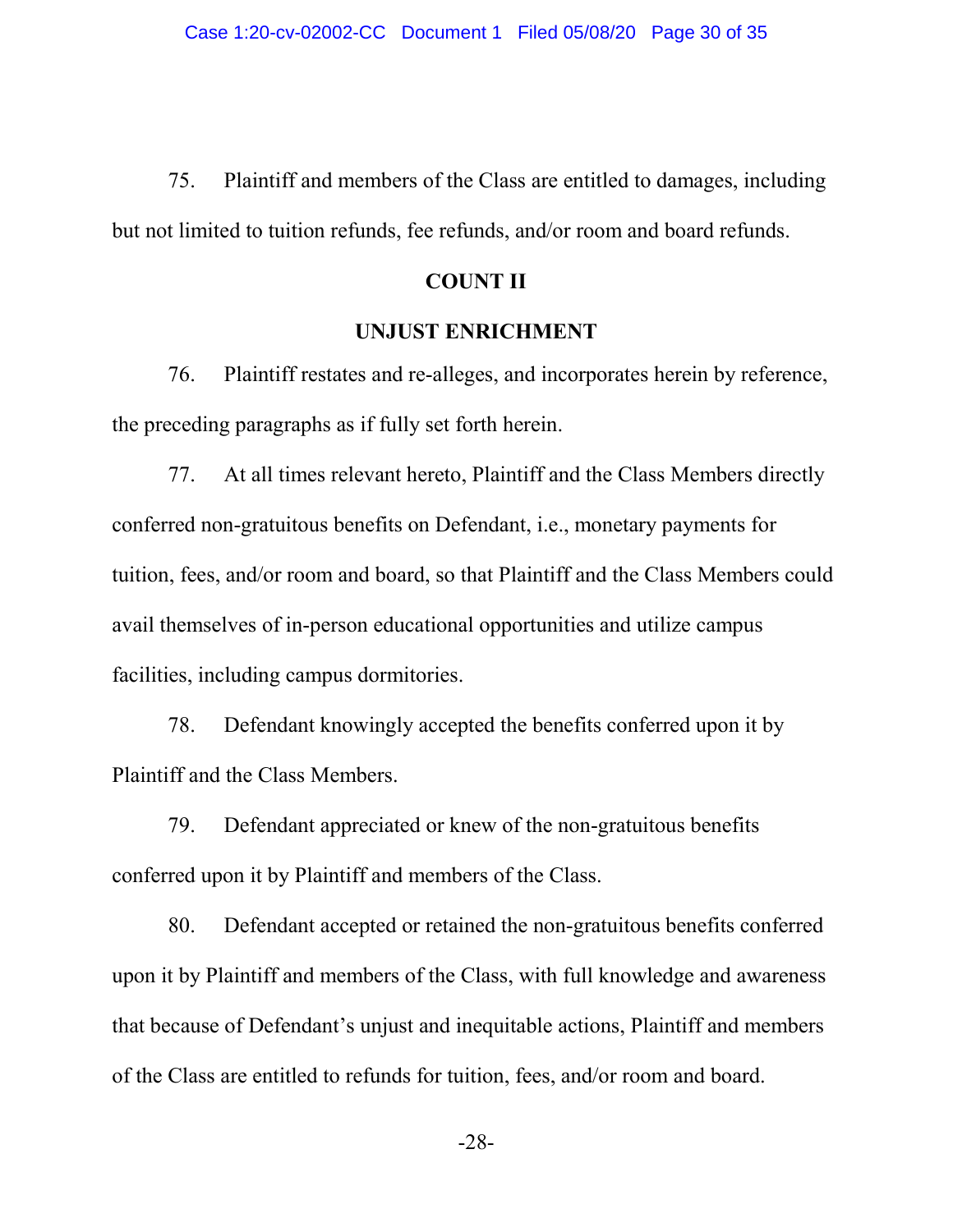81. Retaining the non-gratuitous benefits conferred upon Defendant by Plaintiff and members of the Class under these circumstances made Defendant's retention of the non-gratuitous benefits unjust and inequitable.

82. Because Defendant's retention of the non-gratuitous benefits conferred upon it by Plaintiff and members of the Class is unjust and inequitable, Plaintiff and members of the Class are entitled to, and seek disgorgement and restitution of, the benefits unjustly retained whether in whole or in part, including through refunds for tuition, fees, and/or room and board.

### **COUNT III**

### **MONEY HAD AND RECEIVED**

83. Plaintiff restates and re-alleges, and incorporates herein by reference, the preceding paragraphs as if fully set forth herein.

84. Plaintiff and the other members of the Class have an undisputed right to receive educational services, activities, and access Defendant's facilities for the Spring 2020 term. Plaintiff and the Class Members obtained such rights by paying Defendant tuition, fees, and/or room and board and by otherwise remaining in good standing with Defendant.

85. Defendant wrongfully exercised control over and/or intentionally interfered with the rights of Plaintiff and members of the Class by effectively

-29-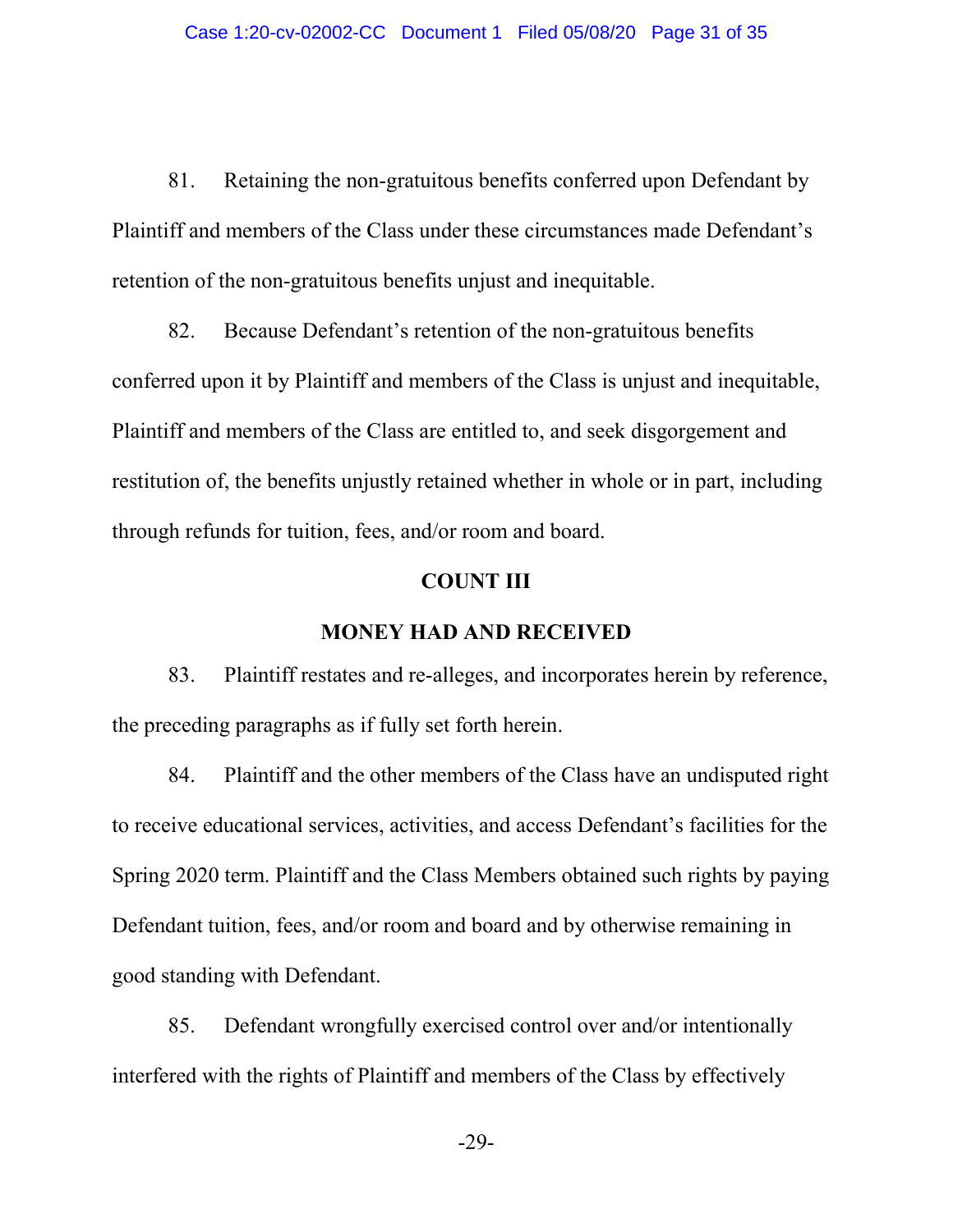closing its campus to in-person education and switching to an online-only format, discontinuing paid-for services, and evicting students from campus housing. All the while, Defendant has unlawfully retained the monies Plaintiff and the Class Members paid Defendant as well as barred Plaintiff from Defendant's facilities.

86. Defendant deprived Plaintiff and the other Class Members of the rights and benefits for which they paid Defendant tuition, fees, and/or room and board.

87. Plaintiff and/or Class Members have requested and/or demanded that Defendant issue refunds.

88. Defendant's interference with the rights and services for which Plaintiff and members of the Class paid damaged Plaintiff and members of the Class, in that they paid for rights, benefits, services, and/or facility access, but Defendant has deprived Plaintiff and members of the Class of their rights, benefits, services, and/or facility access.

#### **PRAYER FOR RELIEF**

WHEREFORE, Plaintiff and Class Members request that the Court enter an order or judgment against Defendant including: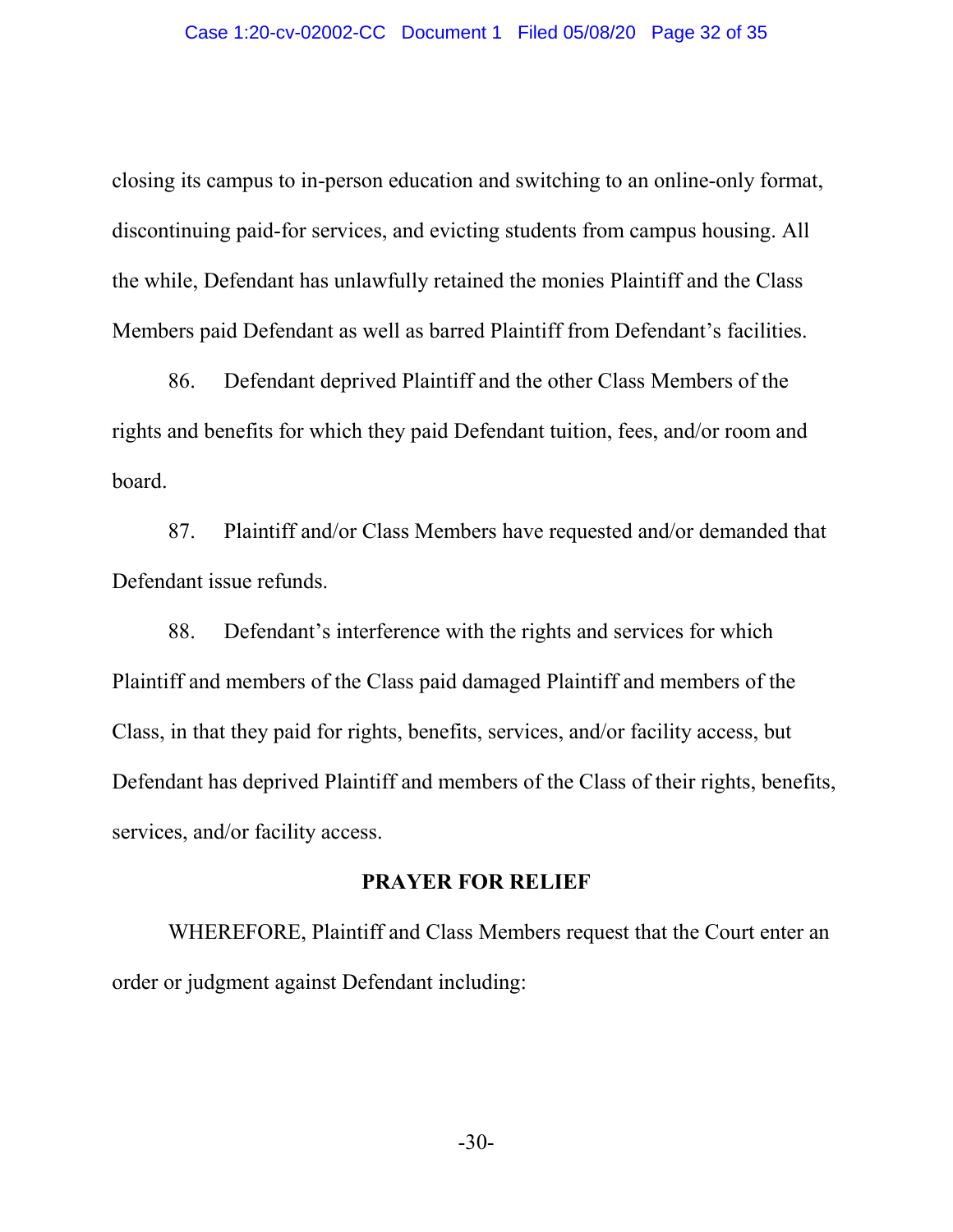A. Certification of the action as a class action under Rules 23(b)(2) and 23(b)(3) of the Federal Rules of Civil Procedure, and appointment of Plaintiff as Class Representative and her counsel of record as Class Counsel;

B. Damages in the amount of unrefunded tuition, fees, and/or room and board;

C. Actual damages and all such other relief as provided under the law;

D. Pre-judgment and post-judgment interest on such monetary relief;

E. Other appropriate injunctive relief as permitted by law or equity, including an order enjoining Defendant from retaining refunds for tuition, fees, and/or room and board;

F. The costs of bringing this suit, including reasonable attorney's fees; and

G. All other relief to which Plaintiff and members of the Class may be entitled by law or in equity.

### **JURY DEMAND**

Plaintiff demands trial by jury on her own behalf and on behalf of Class Members.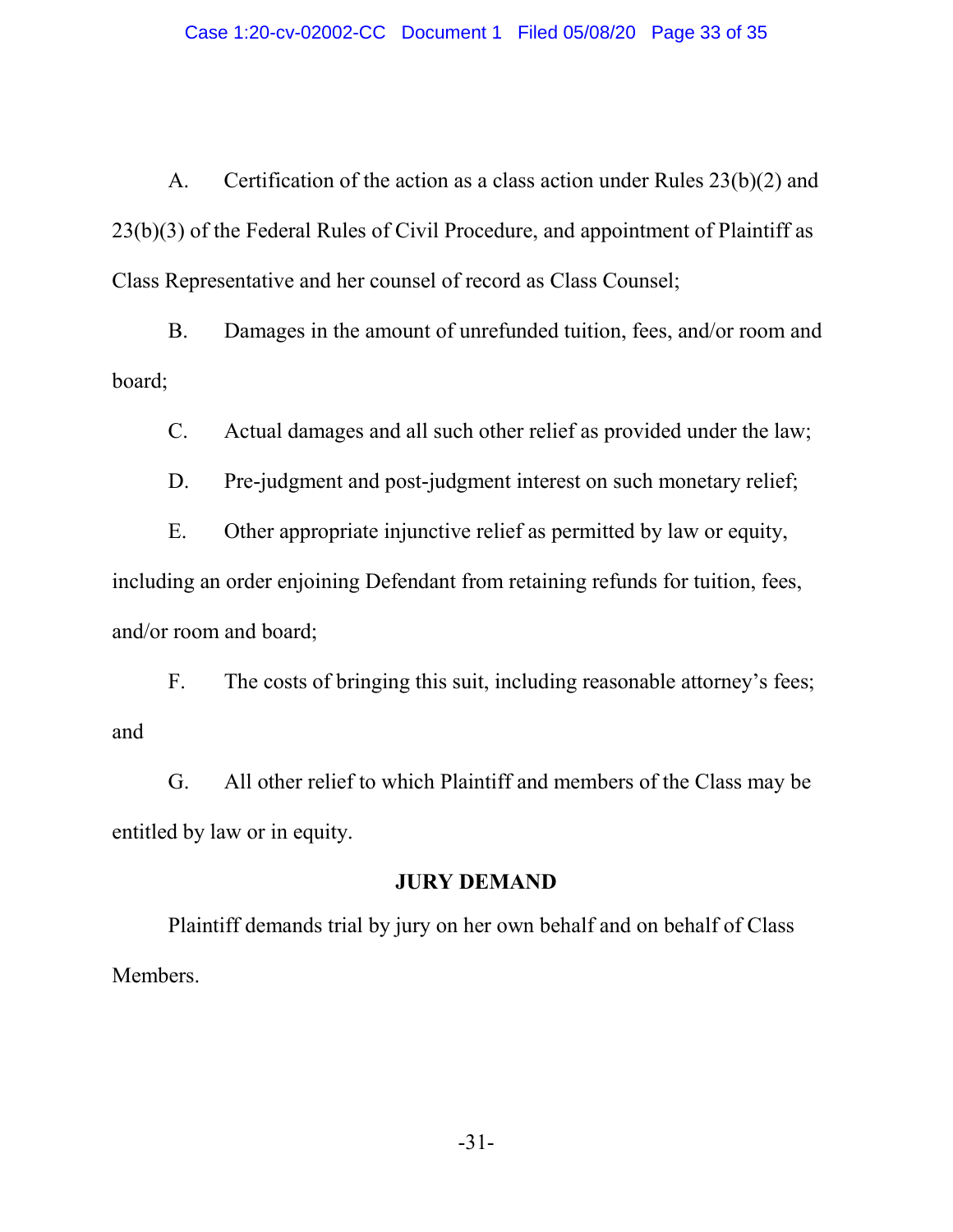Dated: May 8, 2020 Respectfully submitted,

By: */s/ E. Adam Webb* E. Adam Webb, Esq. Georgia Bar No. 743910 G. Franklin Lemond, Jr. Georgia Bar No. 141315 WEBB, KLASE & LEMOND, LLC 1900 The Exchange, S.E., Suite 480 Atlanta, Georgia 30339 (770) 444-0773 Adam@WebbLLC.com Franklin@WebbLLC.com

> Steve W. Berman (*Pro Hac Vice* Forthcoming) HAGENS BERMAN SOBOL SHAPIRO LLP 1301 Second Avenue, Suite 2000 Seattle, WA 98101 (206) 623-7292 steve@hbsslaw.com

> Daniel J. Kurowski (*Pro Hac Vice* Forthcoming) Whitney K. Siehl (*Pro Hac Vice* Forthcoming) HAGENS BERMAN SOBOL SHAPIRO LLP 455 N. Cityfront Plaza Dr., Suite 2410 Chicago, IL 60611 (708) 628-4949 dank@hbsslaw.com whitneys@hbsslaw.com

-with-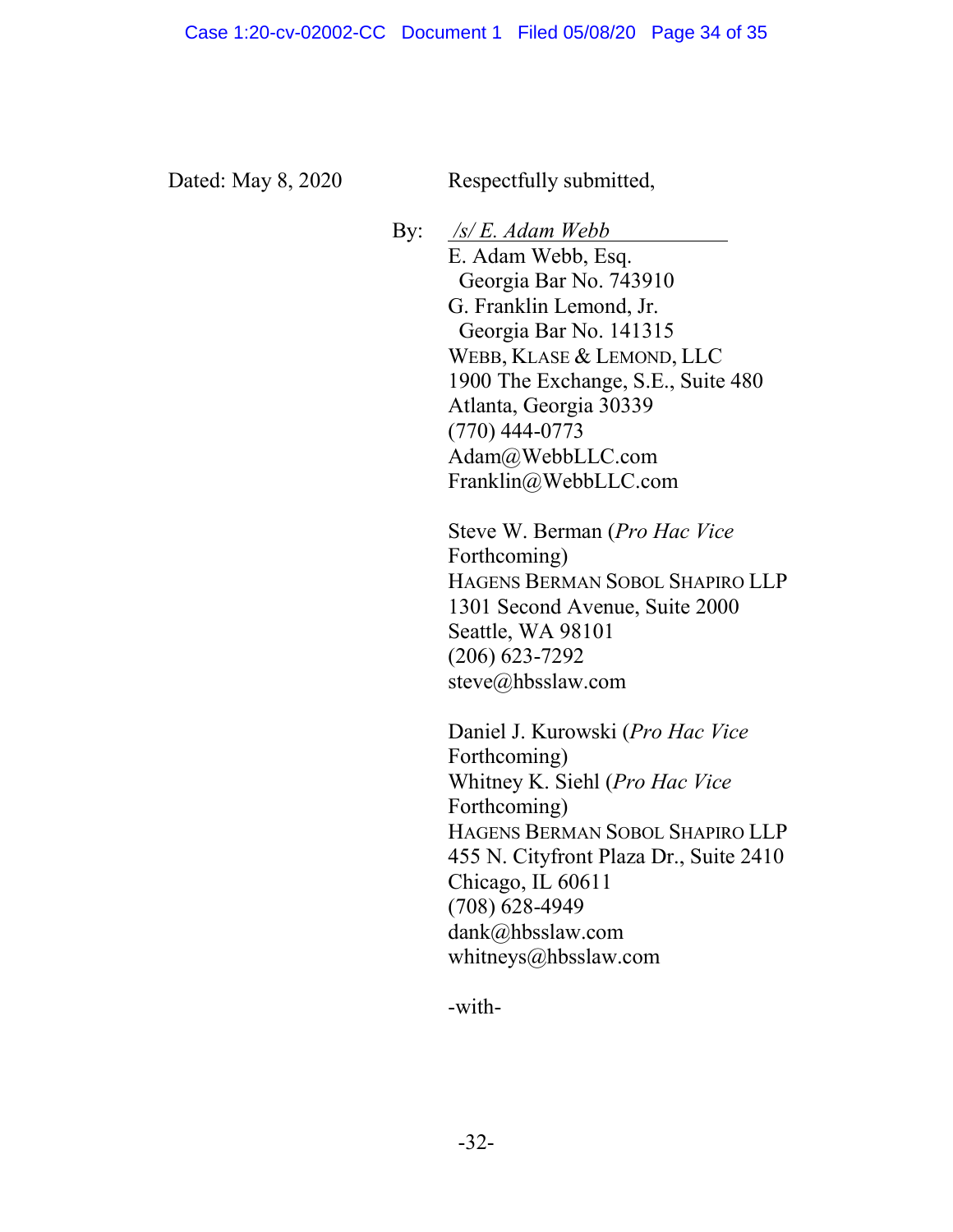Andrew S. Levetown IVEY & LEVETOWN, LLP 6411 Ivy Lane, Suite 304 Greenbelt, MD 20770 (703) 618-2264 asl@iveylevetown.com

*Attorneys for Plaintiff, individually and on behalf of all others similarly situated*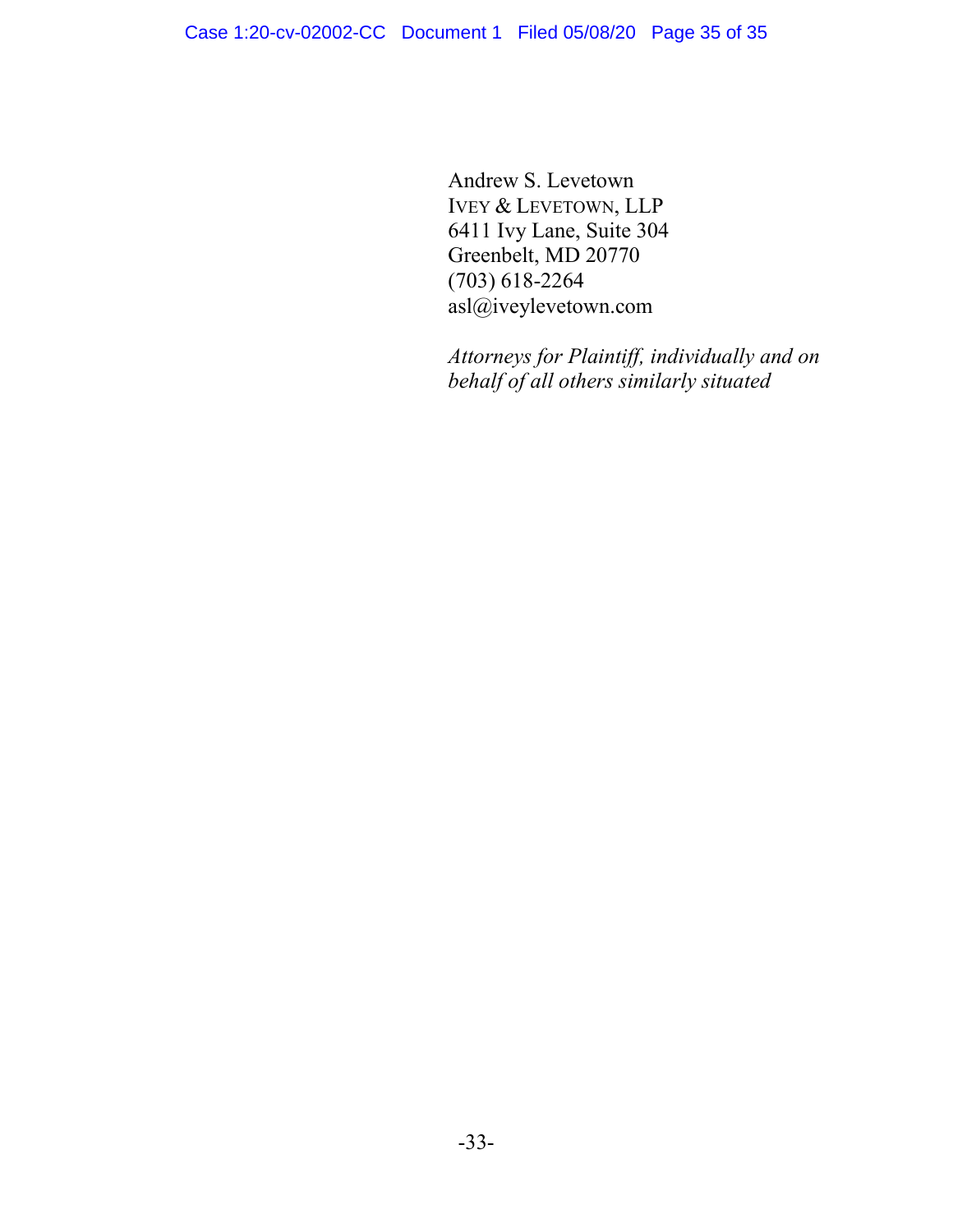#### JS 44 (Rev. 09

#### $\mathbf{C}$  and  $\mathbf{C}$  is  $\mathbf{C}$  is  $\mathbf{C}$  if  $\mathbf{C}$  is  $\mathbf{C}$  is  $\mathbf{C}$  if  $\mathbf{C}$ Case 1:20-cv-02002-GC<sub>U</sub> Document 1-1 Filed 05/08/20<sup>8:1332bc Class Action</sup>

| I. (a) PLAINTIFFS<br>situated,                                                                                                                                                                                                                                                                                                                                                                                                                                                                                                                                                                                                     | Willa DeMasi, individually and on behalf of all others similarly                                                                                                                                                                                                                                                                                                                                                                                                                                                                                                                                                            |                                                                      |                                                                                                                                                                                                                                                                                                                                                                                                                                                                                                                                                                                                                                                                                               |                                                                                                                                                                            | purpose of initiating the civil docket sheet. (SEE INSTRUCTIONS ON NEXT PAGE OF THIS FORM.)<br><b>DEFENDANTS</b><br><b>Emory University</b>                                                                                                                                                                                                                                                  |                                                                                                                                         |                                                                                                                                                                                                                                                                                                                                       |                                                                                                                                                                                                                                                                                                                                                                                                                                                                                                                                                                                                                                                                   |                                                                           |  |
|------------------------------------------------------------------------------------------------------------------------------------------------------------------------------------------------------------------------------------------------------------------------------------------------------------------------------------------------------------------------------------------------------------------------------------------------------------------------------------------------------------------------------------------------------------------------------------------------------------------------------------|-----------------------------------------------------------------------------------------------------------------------------------------------------------------------------------------------------------------------------------------------------------------------------------------------------------------------------------------------------------------------------------------------------------------------------------------------------------------------------------------------------------------------------------------------------------------------------------------------------------------------------|----------------------------------------------------------------------|-----------------------------------------------------------------------------------------------------------------------------------------------------------------------------------------------------------------------------------------------------------------------------------------------------------------------------------------------------------------------------------------------------------------------------------------------------------------------------------------------------------------------------------------------------------------------------------------------------------------------------------------------------------------------------------------------|----------------------------------------------------------------------------------------------------------------------------------------------------------------------------|----------------------------------------------------------------------------------------------------------------------------------------------------------------------------------------------------------------------------------------------------------------------------------------------------------------------------------------------------------------------------------------------|-----------------------------------------------------------------------------------------------------------------------------------------|---------------------------------------------------------------------------------------------------------------------------------------------------------------------------------------------------------------------------------------------------------------------------------------------------------------------------------------|-------------------------------------------------------------------------------------------------------------------------------------------------------------------------------------------------------------------------------------------------------------------------------------------------------------------------------------------------------------------------------------------------------------------------------------------------------------------------------------------------------------------------------------------------------------------------------------------------------------------------------------------------------------------|---------------------------------------------------------------------------|--|
| (b)                                                                                                                                                                                                                                                                                                                                                                                                                                                                                                                                                                                                                                | County of Residence of First Listed Plaintiff<br>(EXCEPT IN U.S. PLAINTIFF CASES)                                                                                                                                                                                                                                                                                                                                                                                                                                                                                                                                           |                                                                      | Middlesex County (MA)                                                                                                                                                                                                                                                                                                                                                                                                                                                                                                                                                                                                                                                                         | County of Residence of First Listed Defendant<br>(IN U.S. PLAINTIFF CASES ONLY)<br>IN LAND CONDEMNATION CASES, USE THE LOCATION OF<br>NOTE:<br>THE TRACT OF LAND INVOLVED. |                                                                                                                                                                                                                                                                                                                                                                                              |                                                                                                                                         |                                                                                                                                                                                                                                                                                                                                       |                                                                                                                                                                                                                                                                                                                                                                                                                                                                                                                                                                                                                                                                   |                                                                           |  |
| $T: (770)$ 444-0773                                                                                                                                                                                                                                                                                                                                                                                                                                                                                                                                                                                                                | (c) Attorneys (Firm Name, Address, and Telephone Number)<br>Webb, Klase & Lemond, LLC<br>1900 The Exchange, S.E., Suite 480, Atlanta, GA 30339                                                                                                                                                                                                                                                                                                                                                                                                                                                                              |                                                                      |                                                                                                                                                                                                                                                                                                                                                                                                                                                                                                                                                                                                                                                                                               |                                                                                                                                                                            | Attorneys (If Known)                                                                                                                                                                                                                                                                                                                                                                         |                                                                                                                                         |                                                                                                                                                                                                                                                                                                                                       |                                                                                                                                                                                                                                                                                                                                                                                                                                                                                                                                                                                                                                                                   |                                                                           |  |
| $\Box$ 1 U.S. Government<br>Plaintiff                                                                                                                                                                                                                                                                                                                                                                                                                                                                                                                                                                                              | <b>II. BASIS OF JURISDICTION</b> (Place an "X" in One Box Only)<br><b>1</b> 3 Federal Question                                                                                                                                                                                                                                                                                                                                                                                                                                                                                                                              | (U.S. Government Not a Party)                                        |                                                                                                                                                                                                                                                                                                                                                                                                                                                                                                                                                                                                                                                                                               |                                                                                                                                                                            | <b>III. CITIZENSHIP OF PRINCIPAL PARTIES</b> (Place an "X" in One Box for Plaintiff<br>(For Diversity Cases Only)<br>Citizen of This State                                                                                                                                                                                                                                                   | DEF<br><b>PTF</b><br>$\Box$ 1<br>$\Box$ 1                                                                                               | Incorporated or Principal Place                                                                                                                                                                                                                                                                                                       | and One Box for Defendant)                                                                                                                                                                                                                                                                                                                                                                                                                                                                                                                                                                                                                                        | <b>PTF</b><br>DEF<br>$\Box$ 4<br>$\mathbf{\propto}$ 4                     |  |
| $\Box$ 2 U.S. Government<br>Defendant                                                                                                                                                                                                                                                                                                                                                                                                                                                                                                                                                                                              | $\mathbf{X}$ 4 Diversity                                                                                                                                                                                                                                                                                                                                                                                                                                                                                                                                                                                                    |                                                                      | (Indicate Citizenship of Parties in Item III)                                                                                                                                                                                                                                                                                                                                                                                                                                                                                                                                                                                                                                                 |                                                                                                                                                                            | Citizen of Another State                                                                                                                                                                                                                                                                                                                                                                     | $\mathbf{X}$ 2                                                                                                                          | of Business In This State<br>$\Box$ 2 Incorporated <i>and</i> Principal Place<br>of Business In Another State                                                                                                                                                                                                                         |                                                                                                                                                                                                                                                                                                                                                                                                                                                                                                                                                                                                                                                                   | $\Box$ 5<br>$\Box$ 5                                                      |  |
|                                                                                                                                                                                                                                                                                                                                                                                                                                                                                                                                                                                                                                    |                                                                                                                                                                                                                                                                                                                                                                                                                                                                                                                                                                                                                             |                                                                      |                                                                                                                                                                                                                                                                                                                                                                                                                                                                                                                                                                                                                                                                                               |                                                                                                                                                                            | Citizen or Subject of a<br>Foreign Country                                                                                                                                                                                                                                                                                                                                                   | $\Box$ 3                                                                                                                                | $\Box$ 3 Foreign Nation                                                                                                                                                                                                                                                                                                               |                                                                                                                                                                                                                                                                                                                                                                                                                                                                                                                                                                                                                                                                   | $\Box$ 6 $\Box$ 6                                                         |  |
| <b>CONTRACT</b>                                                                                                                                                                                                                                                                                                                                                                                                                                                                                                                                                                                                                    | IV. NATURE OF SUIT (Place an "X" in One Box Only)                                                                                                                                                                                                                                                                                                                                                                                                                                                                                                                                                                           | <b>TORTS</b>                                                         |                                                                                                                                                                                                                                                                                                                                                                                                                                                                                                                                                                                                                                                                                               |                                                                                                                                                                            | <b>FORFEITURE/PENALTY</b>                                                                                                                                                                                                                                                                                                                                                                    |                                                                                                                                         | Click here for: Nature of Suit Code Descriptions.<br><b>BANKRUPTCY</b>                                                                                                                                                                                                                                                                | <b>OTHER STATUTES</b>                                                                                                                                                                                                                                                                                                                                                                                                                                                                                                                                                                                                                                             |                                                                           |  |
| $\Box$ 120 Marine<br>$\Box$ 130 Miller Act<br>$\Box$ 140 Negotiable Instrument<br>$\Box$ 150 Recovery of Overpayment<br>& Enforcement of Judgment<br>□ 151 Medicare Act<br>□ 152 Recovery of Defaulted<br><b>Student Loans</b><br>(Excludes Veterans)<br>□ 153 Recovery of Overpayment<br>of Veteran's Benefits<br>160 Stockholders' Suits<br>X 190 Other Contract<br>□ 195 Contract Product Liability<br>196 Franchise<br><b>REAL PROPERTY</b><br>210 Land Condemnation<br>□ 220 Foreclosure<br>□ 230 Rent Lease & Ejectment<br>$\square$ 240 Torts to Land<br>$\Box$ 245 Tort Product Liability<br>□ 290 All Other Real Property | $\Box$ 310 Airplane<br>$\Box$ 315 Airplane Product<br>Liability<br>$\Box$ 320 Assault, Libel &<br>Slander<br>□ 330 Federal Employers'<br>Liability<br>$\Box$ 340 Marine<br>345 Marine Product<br>Liability<br>$\Box$ 350 Motor Vehicle<br>□ 355 Motor Vehicle<br>□ 360 Other Personal<br>Injury<br>362 Personal Injury -<br><b>CIVIL RIGHTS</b><br>$\Box$ 440 Other Civil Rights<br>$\Box$ 441 Voting<br>$\square$ 442 Employment<br>$\Box$ 443 Housing/<br>$\square$ 445 Amer. w/Disabilities -<br>Employment<br>$\Box$ 446 Amer. w/Disabilities -<br>Other<br>□ 448 Education<br>V. ORIGIN (Place an "X" in One Box Only) | <b>Product Liability</b><br>Medical Malpractice<br>Accommodations    | $\Box$ 365 Personal Injury -<br>Product Liability<br>$\Box$ 367 Health Care/<br>Pharmaceutical<br>Personal Injury<br>Product Liability<br>□ 368 Asbestos Personal<br><b>Injury Product</b><br>Liability<br>PERSONAL PROPERTY<br>□ 370 Other Fraud<br>$\Box$ 371 Truth in Lending<br>380 Other Personal<br>Property Damage<br>□ 385 Property Damage<br>Product Liability<br><b>PRISONER PETITIONS</b><br><b>Habeas Corpus:</b><br>□ 463 Alien Detainee<br>$\Box$ 510 Motions to Vacate<br>Sentence<br>□ 530 General<br>□ 535 Death Penalty<br>Other:<br>$\Box$ 540 Mandamus & Other<br>$\Box$ 550 Civil Rights<br>555 Prison Condition<br>560 Civil Detainee -<br>Conditions of<br>Confinement |                                                                                                                                                                            | of Property 21 USC 881<br>$\Box$ 690 Other<br><b>LABOR</b><br>710 Fair Labor Standards<br>Act<br>720 Labor/Management<br>Relations<br>740 Railway Labor Act<br>751 Family and Medical<br>Leave Act<br>790 Other Labor Litigation<br>791 Employee Retirement<br>Income Security Act<br><b>IMMIGRATION</b><br>$\Box$ 462 Naturalization Application<br>$\Box$ 465 Other Immigration<br>Actions | $\Box$ 423 Withdrawal<br>$\Box$ 820 Copyrights<br>□ 830 Patent<br>□ 840 Trademark<br>$\Box$ 861 HIA (1395ff)<br>$\Box$ 865 RSI (405(g)) | 28 USC 157<br><b>PROPERTY RIGHTS</b><br>□ 835 Patent - Abbreviated<br>New Drug Application<br><b>SOCIAL SECURITY</b><br>$\Box$ 862 Black Lung (923)<br>$\Box$ 863 DIWC/DIWW (405(g))<br>$\Box$ 864 SSID Title XVI<br><b>FEDERAL TAX SUITS</b><br>□ 870 Taxes (U.S. Plaintiff<br>or Defendant)<br>□ 871 IRS-Third Party<br>26 USC 7609 | $\Box$ 376 Qui Tam (31 USC<br>3729(a)<br>$\Box$ 400 State Reapportionment<br>$\Box$ 410 Antitrust<br>$\Box$ 430 Banks and Banking<br>$\square$ 450 Commerce<br>$\Box$ 460 Deportation<br>$\Box$ 470 Racketeer Influenced and<br>□ 480 Consumer Credit<br>1485 Telephone Consumer<br>Protection Act<br>□ 490 Cable/Sat TV<br>□ 850 Securities/Commodities/<br>Exchange<br>$\Box$ 890 Other Statutory Actions<br>$\Box$ 891 Agricultural Acts<br>□ 893 Environmental Matters<br>□ 895 Freedom of Information<br>Act<br>□ 896 Arbitration<br>□ 899 Administrative Procedure<br><b>Agency Decision</b><br>$\square$ 950 Constitutionality of<br><b>State Statutes</b> | Corrupt Organizations<br>(15 USC 1681 or 1692)<br>Act/Review or Appeal of |  |
| $\mathbf{X}$ 1 Original<br>Proceeding<br>VI. CAUSE OF ACTION                                                                                                                                                                                                                                                                                                                                                                                                                                                                                                                                                                       | $\Box$ 2 Removed from<br><b>State Court</b>                                                                                                                                                                                                                                                                                                                                                                                                                                                                                                                                                                                 | $\Box$ 3<br>28 U.S.C. Section 1332(d)<br>Brief description of cause: | Remanded from<br>Appellate Court                                                                                                                                                                                                                                                                                                                                                                                                                                                                                                                                                                                                                                                              |                                                                                                                                                                            | $\Box$ 4 Reinstated or $\Box$ 5 Transferred from<br>Reopened<br>(specify)<br>Cite the U.S. Civil Statute under which you are filing (Do not cite jurisdictional statutes unless diversity):                                                                                                                                                                                                  | Another District                                                                                                                        | $\Box$ 6 Multidistrict<br>Litigation -<br>Transfer                                                                                                                                                                                                                                                                                    |                                                                                                                                                                                                                                                                                                                                                                                                                                                                                                                                                                                                                                                                   | $\Box$ 8 Multidistrict<br>Litigation -<br>Direct File                     |  |
| VII. REQUESTED IN                                                                                                                                                                                                                                                                                                                                                                                                                                                                                                                                                                                                                  |                                                                                                                                                                                                                                                                                                                                                                                                                                                                                                                                                                                                                             |                                                                      | Breach of Contract / Unjust Enrichment<br><b>E</b> CHECK IF THIS IS A CLASS ACTION                                                                                                                                                                                                                                                                                                                                                                                                                                                                                                                                                                                                            |                                                                                                                                                                            | <b>DEMAND \$</b>                                                                                                                                                                                                                                                                                                                                                                             |                                                                                                                                         | CHECK YES only if demanded in complaint:                                                                                                                                                                                                                                                                                              |                                                                                                                                                                                                                                                                                                                                                                                                                                                                                                                                                                                                                                                                   |                                                                           |  |
| <b>COMPLAINT:</b><br>VIII. RELATED CASE(S)                                                                                                                                                                                                                                                                                                                                                                                                                                                                                                                                                                                         |                                                                                                                                                                                                                                                                                                                                                                                                                                                                                                                                                                                                                             | UNDER RULE 23, F.R.Cv.P.                                             |                                                                                                                                                                                                                                                                                                                                                                                                                                                                                                                                                                                                                                                                                               |                                                                                                                                                                            | in excess of $$5,000,000$                                                                                                                                                                                                                                                                                                                                                                    |                                                                                                                                         | <b>JURY DEMAND:</b>                                                                                                                                                                                                                                                                                                                   | $\mathbf{X}$ Yes                                                                                                                                                                                                                                                                                                                                                                                                                                                                                                                                                                                                                                                  | $\square$ No                                                              |  |
| <b>IF ANY</b>                                                                                                                                                                                                                                                                                                                                                                                                                                                                                                                                                                                                                      |                                                                                                                                                                                                                                                                                                                                                                                                                                                                                                                                                                                                                             | (See instructions):                                                  | <b>JUDGE</b>                                                                                                                                                                                                                                                                                                                                                                                                                                                                                                                                                                                                                                                                                  |                                                                                                                                                                            |                                                                                                                                                                                                                                                                                                                                                                                              |                                                                                                                                         | DOCKET NUMBER                                                                                                                                                                                                                                                                                                                         |                                                                                                                                                                                                                                                                                                                                                                                                                                                                                                                                                                                                                                                                   |                                                                           |  |
| <b>DATE</b>                                                                                                                                                                                                                                                                                                                                                                                                                                                                                                                                                                                                                        |                                                                                                                                                                                                                                                                                                                                                                                                                                                                                                                                                                                                                             |                                                                      | SIGNATURE OF ATTORNEY OF RECORD                                                                                                                                                                                                                                                                                                                                                                                                                                                                                                                                                                                                                                                               |                                                                                                                                                                            |                                                                                                                                                                                                                                                                                                                                                                                              |                                                                                                                                         |                                                                                                                                                                                                                                                                                                                                       |                                                                                                                                                                                                                                                                                                                                                                                                                                                                                                                                                                                                                                                                   |                                                                           |  |